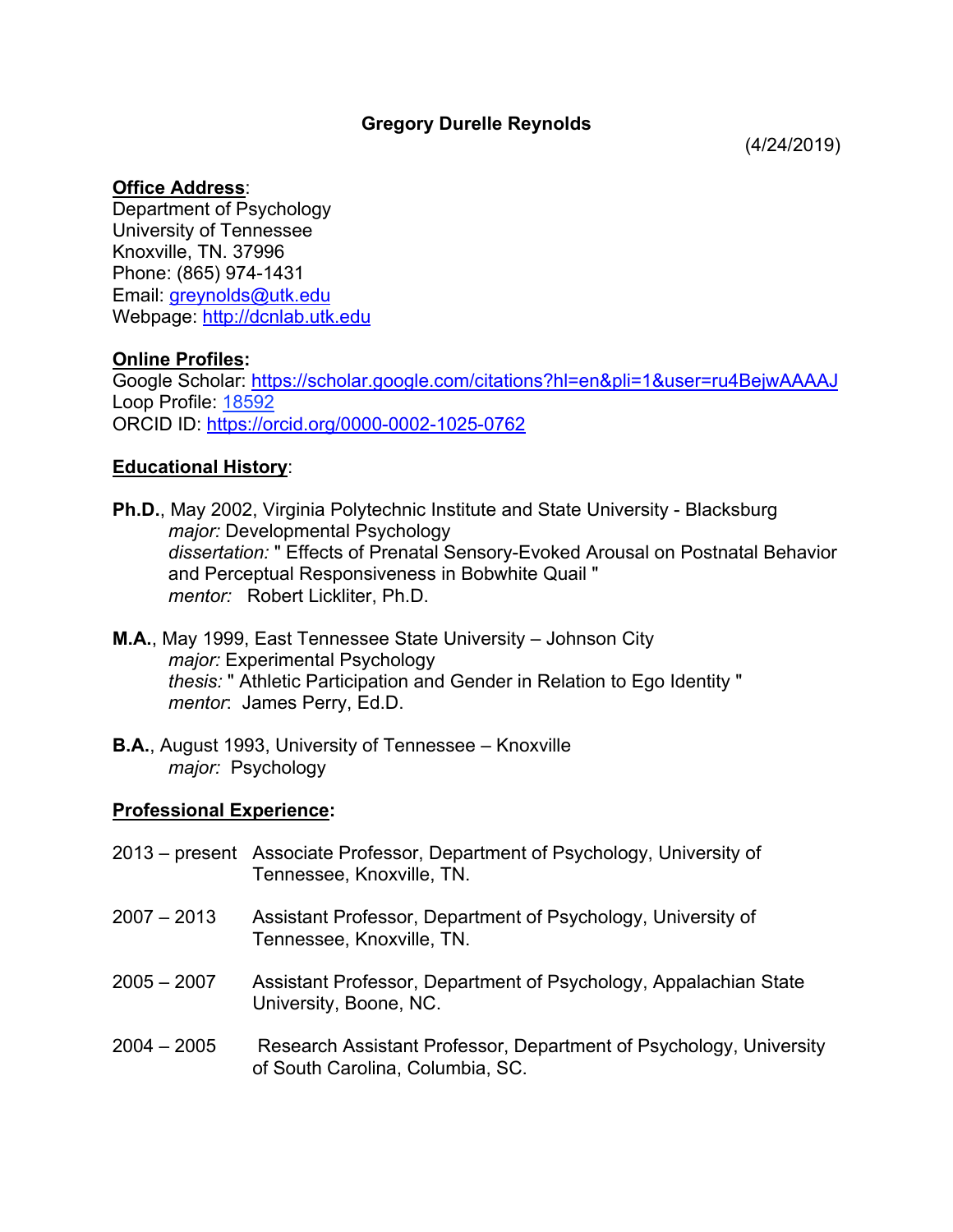2002 – 2004 Postdoctoral Research Fellow, Mentor: Dr. John E. Richards, Department of Psychology, University of South Carolina, Columbia, SC.

#### **Honors and Awards**:

- 2014 Midcareer Convocation Award for Excellence in Research and Creative Achievement, College of Arts & Sciences, University of Tennessee
- 2014 Chancellor's Award for Success in Multidisciplinary Research, University of Tennessee
- 2014 Nominated for Chancellor's Award for Professional Promise in Research, University of Tennessee
- 2013 Nominated for Chancellor's Award for Professional Promise in Research, University of Tennessee
- 2008 Distinguished Alumni Award, Department of Psychology, Virginia Tech
- 1998 Gamma Beta Phi Honor Society
- 1998 Psi Chi Honor Society
- 1990 Alpha Lambda Delta Honor Society
- 1990 Phi Eta Sigma Honor Society

#### **Mentored Students' Honors and Awards**:

- 2019 Emily Grimes EUReCA Award of Excellence in the College of Arts & Sciences (Social Sciences), University of Tennessee.
- 2019 Caitlin Berosh Chancellor's Citation for Professional Promise (Undergraduate), University of Tennessee.
- 2019 Evan Green Chancellor's Citation for Professional Promise (Undergraduate), University of Tennessee.
- 2019 Emily Grimes Chancellor's Citation for Professional Promise (Undergraduate), University of Tennessee.
- 2019 Jennifer Shearon Chancellor's Citation for Professional Promise (Undergraduate), University of Tennessee.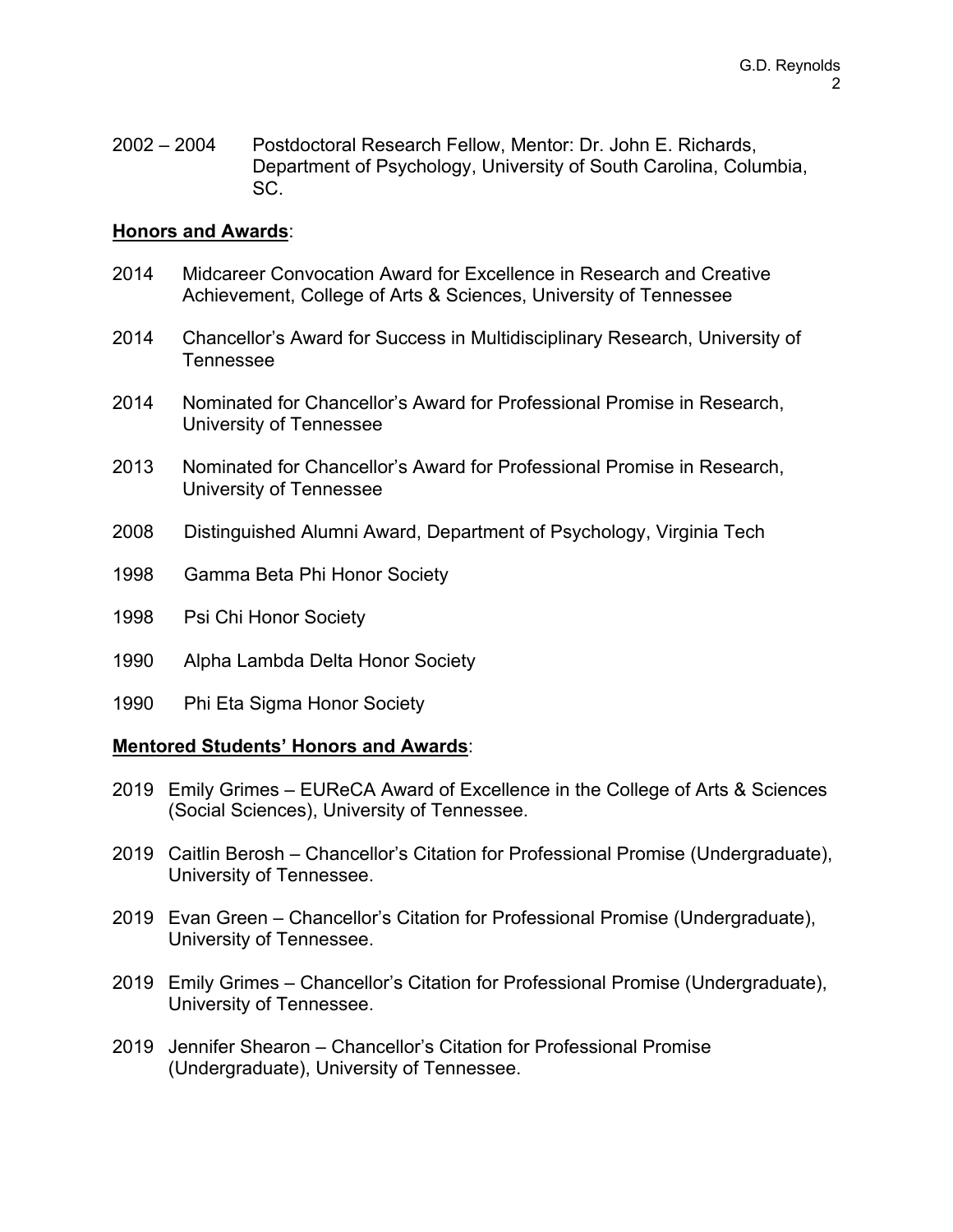- 2019 Kelly Roth Best Graduate Student Poster Award, 5<sup>th</sup> Annual Women in STEM Symposium, University of Tennessee, Knoxville, TN.
- 2018 William Chollman Best Poster Award, Early Graduate Division, 2018 NeuroNET Retreat, University of Tennessee, Knoxville, TN.
- 2016 Erin Nance Chancellor's Citation for Professional Promise (Undergraduate), University of Tennessee.
- 2016 Michael Stephanides Chancellor's Citation for Professional Promise (Undergraduate), University of Tennessee.
- 2014 Margaret W. Guy Chancellor's Citation for Professional Promise (Graduate), University of Tennessee.
- 2014 Mathew F. Singh EUReCA Bronze Award (Arts & Sciences), University of Tennessee.
- 2014 Matthew F. Singh EUReCA Best in Division Award (Psychology), University of Tennessee.
- 2014 Matthew F. Singh Outstanding Graduate in Psychology, University of Tennessee.
- 2013 Margaret W. Guy Department of Psychology's Science Alliance Research Award, University of Tennessee.

## **Extramural Grants:**

## **Funded:**

- 2019 *Covert Orienting and Infant Visual Cognition* Agency: National Institutes of Health/National Institute of Child Health and Human Development Type of Grant: R03 Role: PI Funding Period: 4/2019 – 3/2021 Total Amount: \$151,000
- 2019 *Multisensory Development: New Measures and a Collaborative Database* Agency: National Institutes of Health/National Institute of Child Health and Human Development Type of Grant: R01 Role: Sub-Contract PI (Prime PI: Lorraine Bahrick) Funding Period: 4/2019 – 3/2024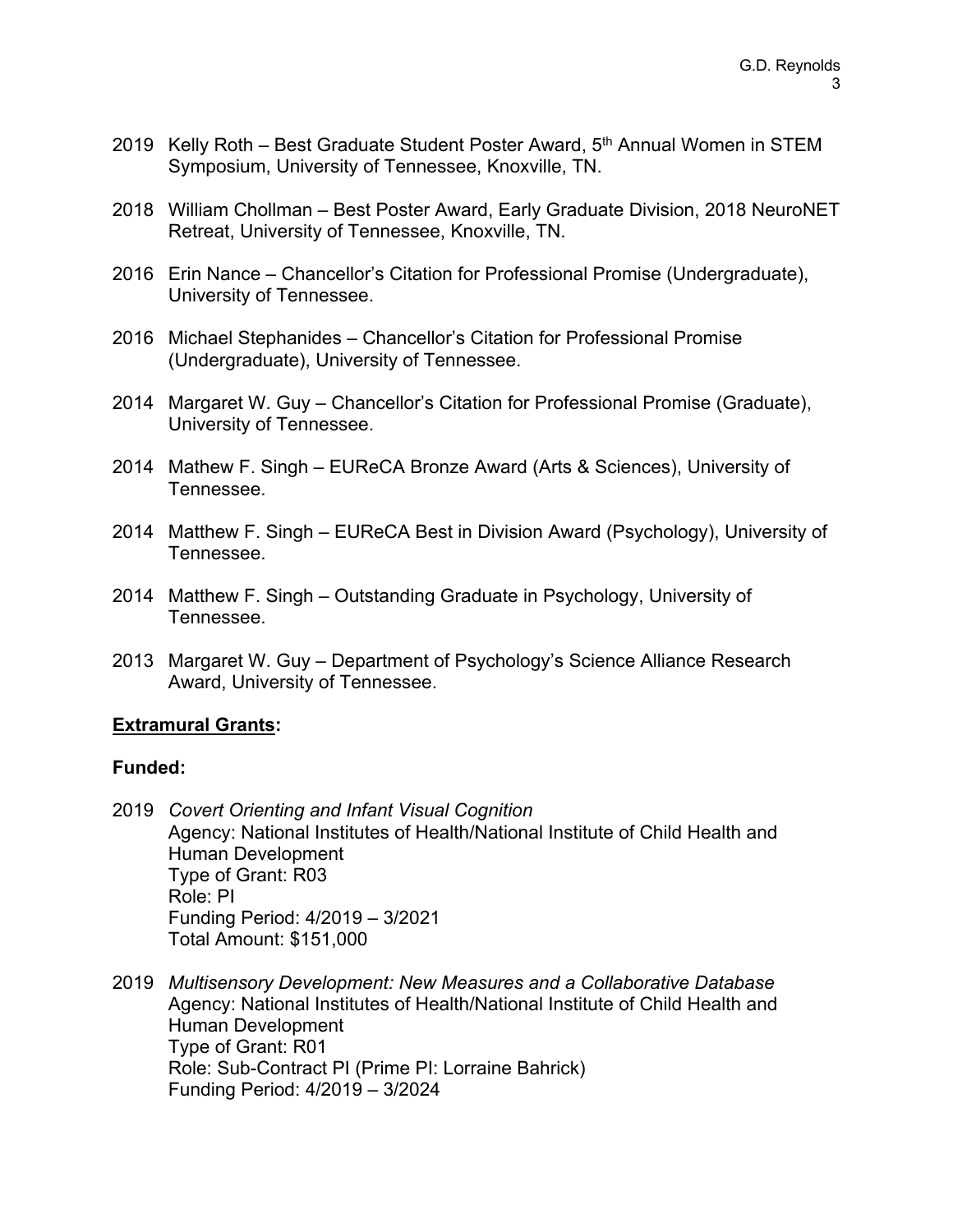Amount to Reynolds: \$15,100

- 2019 *Intersensory Processing, Developmental Trajectories, and Longitudinal Outcomes* Agency: National Institutes of Health/National Institute of Child Health and Human Development Type of Grant: R01 Role: Consultant (PI: Lorraine Bahrick) Funding Period: 4/2019 – 3/2024 Amount to Reynolds: \$10,000
- 2018 *Visual Attention and Categorization in Infancy* Agency: National Science Foundation, Developmental Sciences Type of Grant: Research Grant Role: PI Funding Period: 2/2018 – 1/2021 Total Amount: \$536,139
- 2017 *Many Babies 1* Agency: Association for Psychological Science Type of Grant: Sub-Award on Multi-Institutional Collaborative Project Role: Sub-Award PI (Prime PI: Michael Frank) Funding Period: 9/2017 – 8/2018 Total Amount: \$2,000
- 2013 *Neural Correlates of Infant Attention and Action* Agency: National Institutes of Health/National Institute of Child Health and Human Development Type of Grant: R21 Role: PI with Daniela Corbetta (MPI grant) Funding Period: 6/2013 – 5/2017 Total Amount: \$389,508
- 2012 *Infant Visual Attention: Neural Mechanisms and Individual Differences* Agency: National Science Foundation, Developmental & Learning Sciences Type of Grant: Research grant Role: PI Funding Period: 9/2012 – 8/2016 Total Amount: \$259,240
- 2012 *Acquisition of Infant/Robot Grasp Learning Instrumentation* Agency: National Science Foundation Type of Grant: MRI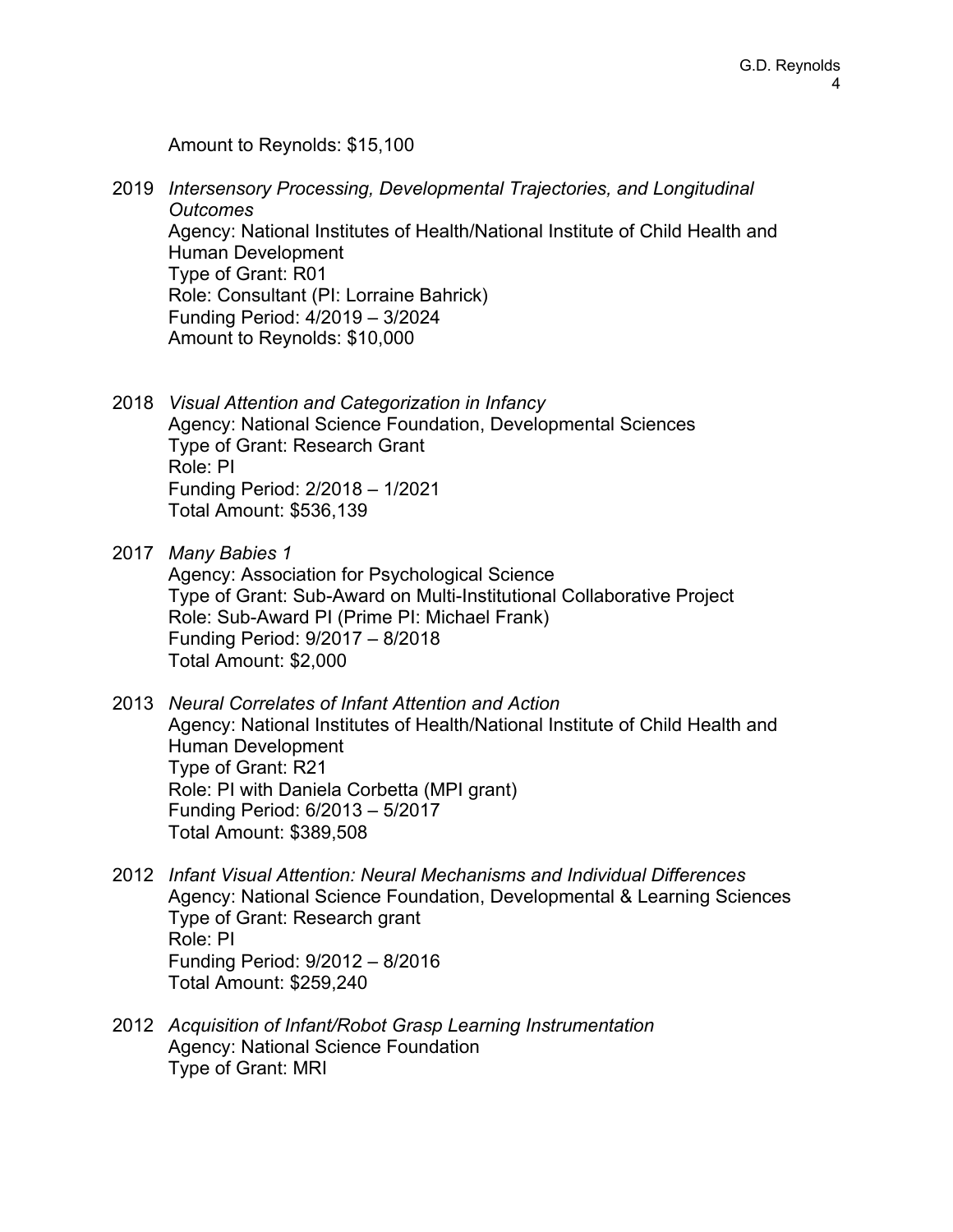Role: Co-PI (PI: Daniela Corbetta; Co-PIs:, Itamar Arel, Bruce McLennan, Lynne Parker) Funding Period: 9/2012 – 8/2017 Total Amount: \$312,844

- 2012 Pediatric Research Loan Repayment Program Agency: National Institutes of Health/National Eye Institute Role: PI Funding Period: 9/2012 – 8/2013
- 2011 Pediatric Research Loan Repayment Program Agency: National Institutes of Health/National Eye Institute Role: PI Funding Period: 9/2011 – 8/2012
- 2009 *Development of Intermodal Perception of Social Events: Infancy to Childhood* Agency: National Institutes of Health/National Institute of Child Health and Human Development Type of Grant: R01 Role: Consultant (PI: Lorraine Bahrick) Funding Period: 8/1/2009 – 7/31/2012 Amount to Reynolds: \$5,000/year
- 2005 *Infant Attention and Recognition Memory* Agency: National Institutes of Health/National Institute of Child Health and Human Development Type of Grant: R03 Role: PI Funding Period: 9/2005 – 8/2008 Total Amount: \$127,000
- 2003 Pediatric Research Loan Repayment Program Agency: National Institutes of Health/National Eye Institute Role: PI Funding Period: 9/2003 – 8/2007

## **Not Funded:**

2017 *Selective, Spatial, and Sustained Visual Attention in Infancy (Resubmission)* Agency: National Institutes of Health/National Institute of Child Health and Human Development Type of Grant: R01 Role: PI Amount requested: \$1,824,587 Status: Not funded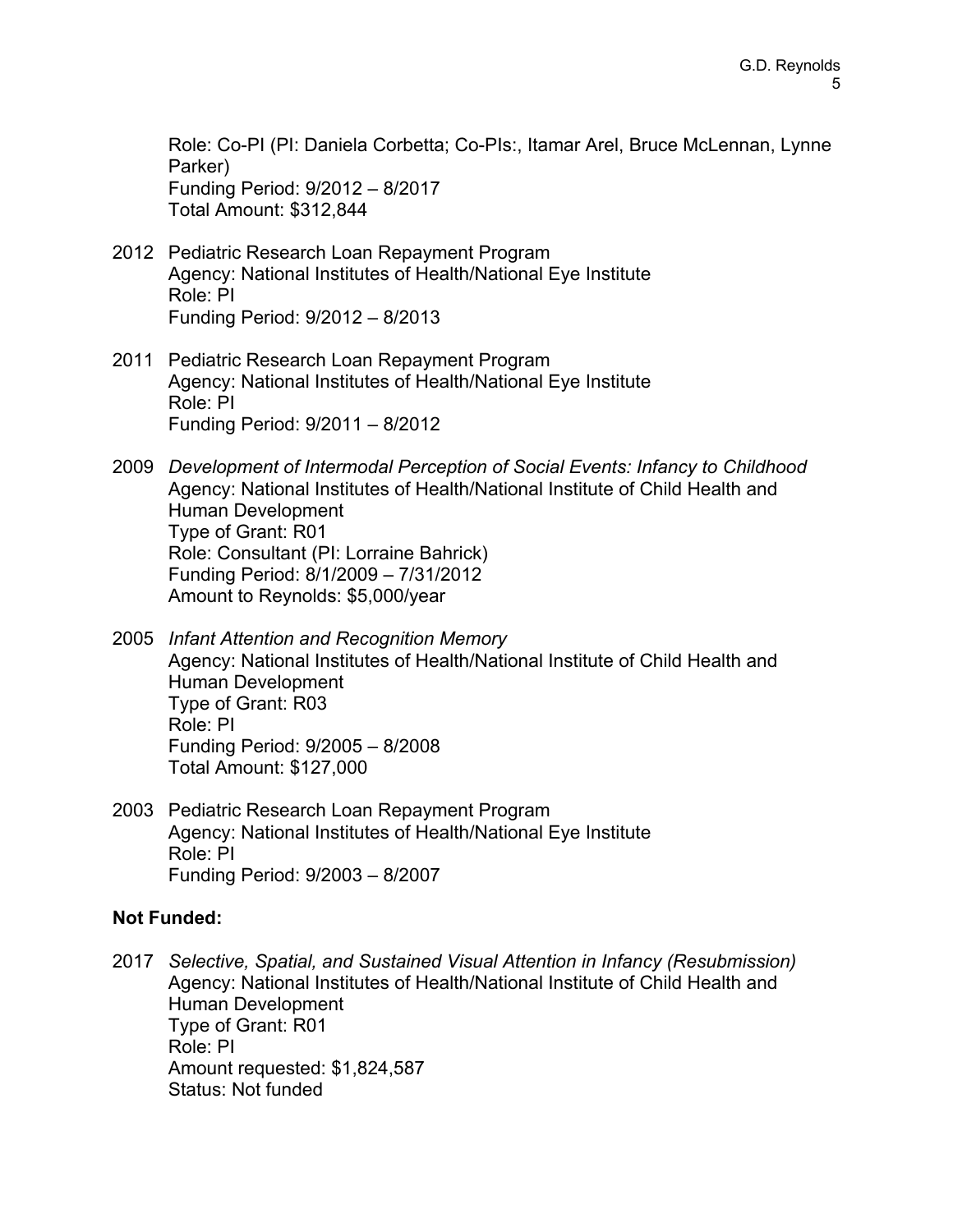- 2016 *Selective, Spatial, and Sustained Visual Attention in Infancy* Agency: National Institutes of Health/National Institute of Child Health and Human Development Type of Grant: R01 Role: PI Amount requested: \$1,814,489 Status: Not funded
- 2016 *Sustained Attention and Infant Cognition* Agency: National Science Foundation Type of Grant: Research Grant Role: PI Amount requested: \$741,495 Status: Not funded
- 2015 *Infant visual attention and cognitive processing (Resubmission)* Agency: National Institutes of Health/National Institute of Child Health and Human Development Type of Grant: R01 Role: PI Amount requested: \$1,830,000 Status: Not funded
- 2015 *Infant visual attention and cognitive processing* Agency: National Institutes of Health/National Institute of Child Health and Human Development Type of Grant: R01 Role: PI Amount requested: \$1,830,000 Status: Not funded
- 2014 *Physical activity, cognition, and academic achievement in diverse, low socioeconomic status elementary school children* Agency: National Institutes of Health/National Institute of Child Health and Human Development Type of Grant: R15 Role: Consultant (Dawn Coe: PI) Amount requested: \$343,537 Status: Not funded
- 2011 *Neural Mechanisms Associated with Individual Differences in Infant Attention (Resubmission)* Agency: National Institutes of Health/National Institute of Child Health and Human Development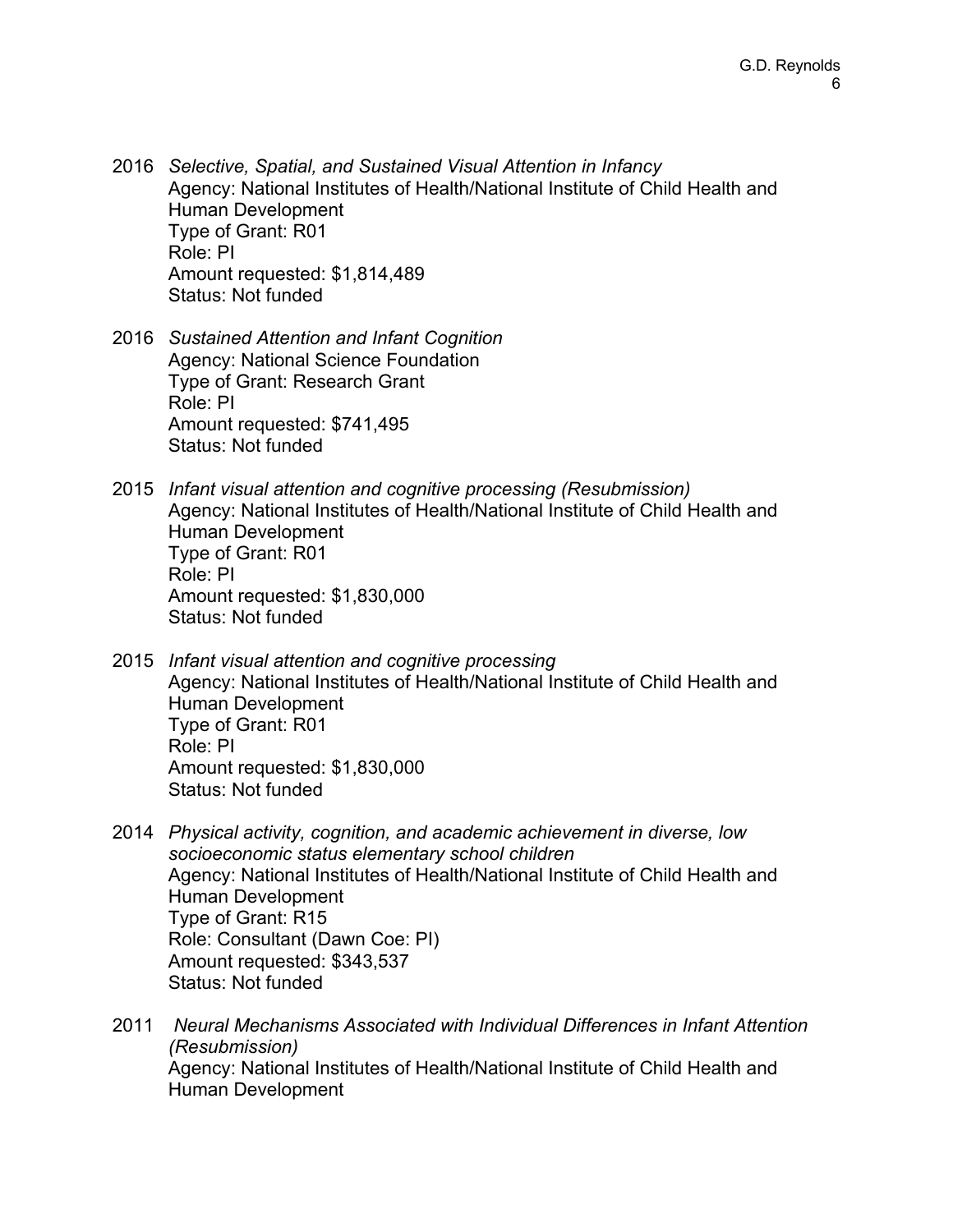Type of Grant: R03 Revision Role: PI Amount Requested: \$149,000 Status: Not funded

- 2010 *Neural Mechanisms Associated with Individual Differences in Infant Attention* Agency: National Institutes of Health/National Institute of Child Health and Human Development Type of Grant: R03 Role: PI Amount Requested: \$149,000 Status: Not funded
- 2009 *Neural Correlates of Infant Visual Attention* Agency: National Science Foundation Type of Grant: Research grant Role: PI Amount Requested: \$505,153 Status: Not funded

#### **Intramural Grants:**

- 2016 UTK Office of Research Summer Graduate Research Assistant Award to support Kelly Roth, Amount: \$3,600
- 2013 NeuroNET Seed Grant, Collaborative project with Dr. Douglas Birdwell (EECS), Amount: \$23,570
- 2012 UTK Office of Research Summer Graduate Research Assistant Award to support Maggie Guy, Amount: \$3,600
- 2010 UTK Professional Development Award for Faculty Research, Amount: \$5,000
- 2010 UTK Office of the Chancellor Undergraduate Summer Internship Award
- 2009 UTK Chancellor's Award for Research, Amount: \$6,000

## **Peer-Reviewed Journal Articles:**

\* *indicates current or former student co-author*

\*Dixon, K.C., **Reynolds, G.D.**, \*Romano, A.C., \*Roth, K.C., \*Stumpe, A.L., \*Guy, M.W., & \*Mosteller, S.M. (2019). Neural correlates of individuation and categorization of other-species faces in infancy. *Neuropsychologia*, *126*, 27 – 35. doi:10.1016/j.neuropsychologia.2017.09.037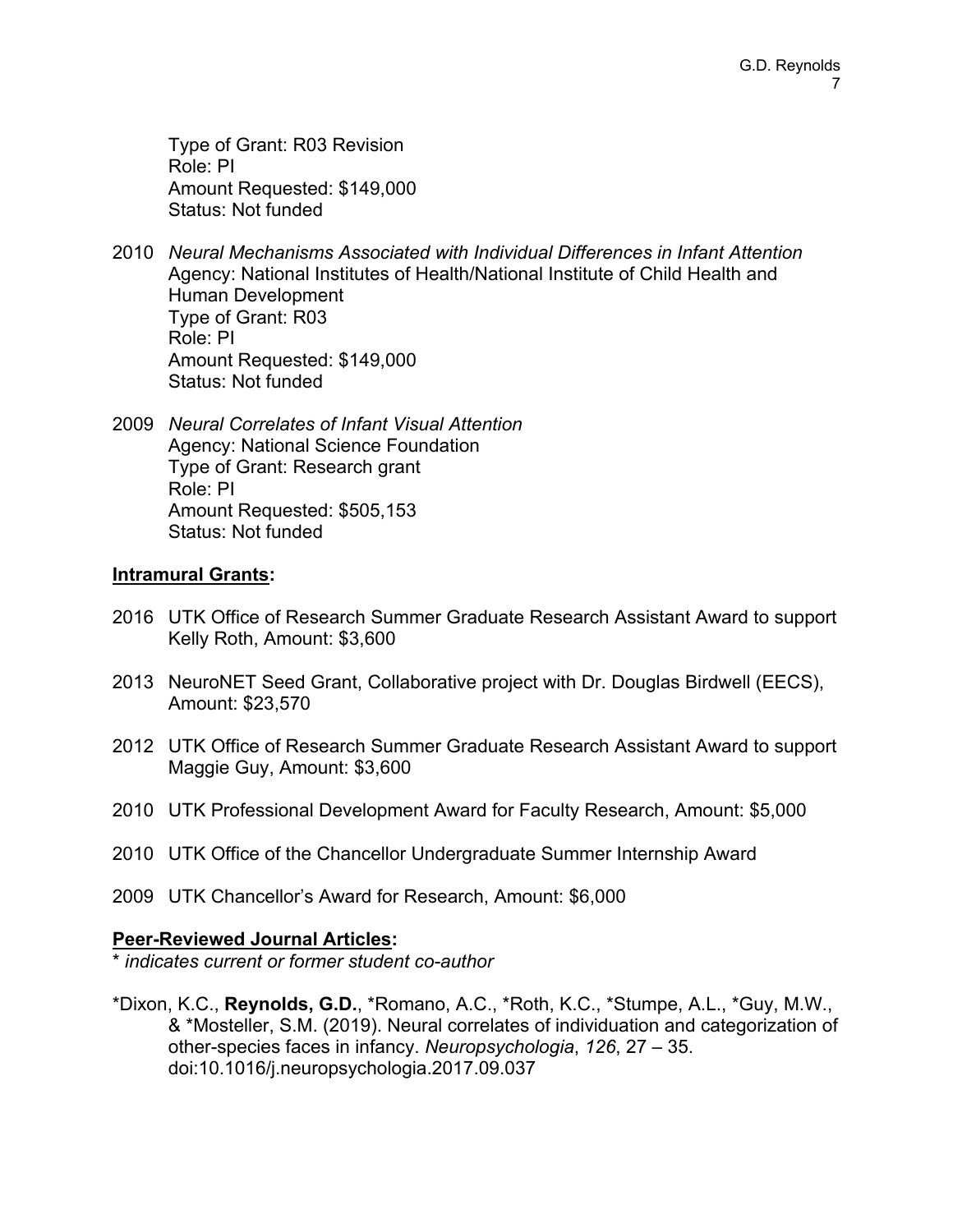- Buss, A.T., Ross-Sheehy, S., & **1Reynolds, G.D.** (2018). Visual working memory in early development: A developmental cognitive neuroscience perspective. *Journal of Neurophysiology.* Advance online publication. doi:10.1152/jn.00087.2018 **<sup>1</sup>** Invited and corresponding author
- **Reynolds, G.D.**, & \*Roth, K. (2018). The development of attentional biases for faces in infancy: A developmental systems perspective. *Frontiers in Developmental Psychology*. Advance online publication. doi:10.3389/fpsyg.2018.00222
- **Reynolds, G.D.**, & Richards, J.E. (2017). Attention and stimulus repetition effects on infant recognition memory. *Child Development*. Advance online publication. doi: 10.1111/cdev.12982
- \*Guy, M.W., **Reynolds, G.D.**, \*Mosteller, S.M., & \*Dixon, K.C. (2017). The effects of stimulus symmetry on hierarchical processing in infancy. *Developmental Psychobiology*, *59*, 279 – 290. doi: 10.1002/dev.21486
- **Reynolds, G.D.,** & \*Romano, A. C. (2016). The development of attention systems and working memory in infancy. *Frontiers in Systems Neuroscience*, *10*, 1 – 12. doi: 10.3389/fnsys.2016.00015
- **Reynolds, G.D.** (2015). Infant visual attention and object recognition. *Behavioural Brain Research*, *285*, 34 – 43. doi: 10.1016/j.bbr.2015.01.01
- **Reynolds, G.D.**, Bahrick, L.E., Lickliter, R., & \*Guy, M.W. (2014). Neural correlates of intersensory processing in 5-month-old infants. *Developmental Psychobiology*, *56*, 355 – 372. doi: 10.1002/dev.21104
- \*Guy, M.W., **Reynolds, G.D.**, & \*Zhang, D. (2013). Visual attention to global and local stimulus properties in six-month-old infants: Individual differences and eventrelated potentials. *Child Development*, *84*, 1392 – 1406. doi: 10.1111/cdev.12053
- **Reynolds, G.D.**, \*Zhang, D., & \*Guy, M.W. (2013). Infant attention to dynamic audiovisual stimuli: Look duration from 3 to 9 months of age. *Infancy*, *18*, 554 – 577. doi: 10.1111/j.1532-7078.2012.00134.x
- **Reynolds, G.D.**, & \*Guy, M.W. (2012). Brain-behavior relations in infancy: Integrative approaches to examining infant looking behavior and event-related potentials. *Developmental Neuropsychology*, *37*, 210 – 225. doi: 10.1080/87565641.2011.629703
- **Reynolds, G.D.**, \*Guy, M.W., & \*Zhang, D. (2011). Neural correlates of individual differences in infant visual attention and recognition memory. *Infancy*, *16*, 368 – 391. doi: 10.1111/j.1532-7078.2010.00060.x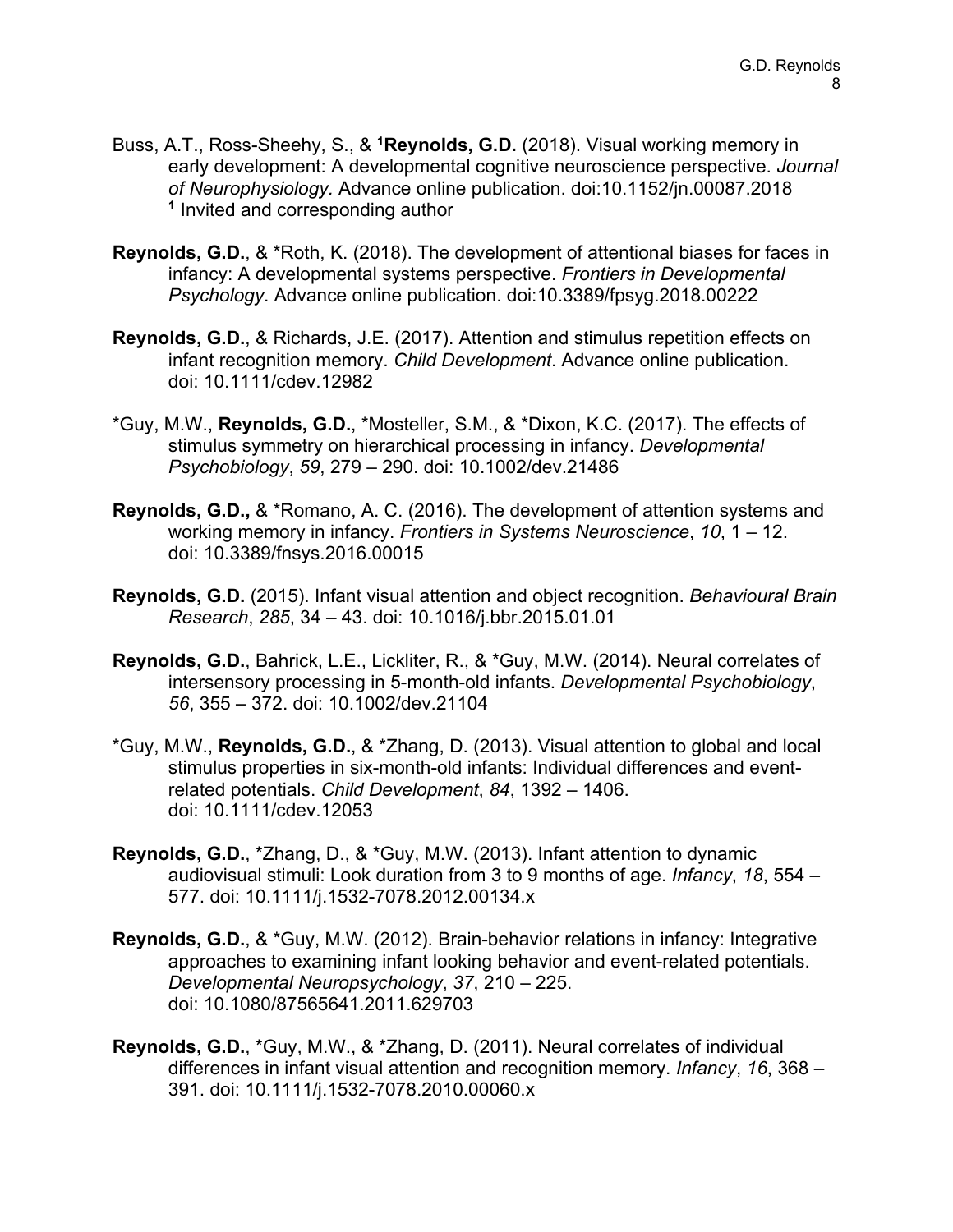- **Reynolds, G.D.**, Courage, M.L., & Richards, J.E. (2010). Infant attention and visual preferences: Converging evidence from behavior, event-related potentials, and cortical source localization. *Developmental Psychology*, *46*, 886 – 904. doi: 10.1037/a0019670
- Richards, J.E., **Reynolds, G.D.**, & Courage, M.L. (2010). The neural bases of infant attention. *Current Directions in Psychological Science*, *19*, 41-46. doi: 10.1177/0963721409360003
- **Reynolds, G.D.**, & Richards, J.E. (2009). Cortical source localization of infant cognition. *Developmental Neuropsychology*, *34*, 312-329. doi: 10.1080/87565640902801890
- Courage, M.L., **Reynolds, G.D.**, & Richards, J.E. (2006). Infants' visual attention to patterned stimuli: Developmental change from 3- to 12-months of age. *Child Development, 77*, 680-695. doi: 10.1111/j.1467-8624.2006.00897.x
- **Reynolds, G.D.**, & Richards, J.E. (2005). Familiarization, attention, and recognition memory in infancy: An ERP and cortical source localization study. *Developmental Psychology, 41*, 598-615. doi: 10.1037/0012-1649.41.4.598
- **Reynolds, G.D.**, & Lickliter, R. (2004). Modified prenatal sensory stimulation influences postnatal behavioral and perceptual responsiveness in bobwhite quail chicks (Colinus Virginianus). *Journal of Comparative Psychology, 118*, 172-178. doi: 10.1037/0735-7036.118.2.172
- **Reynolds, G.D.**, & Lickliter, R. (2003). Effects of redundant and non-redundant bimodal stimulation on heart rate in bobwhite quail embryos. *Developmental Psychobiology, 43*, 304-310. doi: 10.1002/dev.10138
- **Reynolds, G.D.**, & Lickliter, R. (2002). Effects of prenatal sensory stimulation on heart rate and behavioral measures of arousal in bobwhite quail embryos. *Developmental Psychobiology, 41*, 112-122. doi: 10.1002/dev.10058

## **Book Chapters:**

- **Reynolds, G.D.**, Courage, M.L, & Richards, J.E. (2013). The development of attention. In D. Reisberg (Ed.), *Oxford Handbook of Cognitive Psychology*, pp. 1000 – 1013. Oxford University Press: New York, NY. doi: 10.1093/oxfordhb/9780195376746.013.0063
- **Reynolds, G.D.**, & Richards, J.E. (2008b). Attention and early brain development. In R.E. Tremblay, R. deV Peters, M. Boivin and R. G. Barr (Eds.), *Encyclopedia on*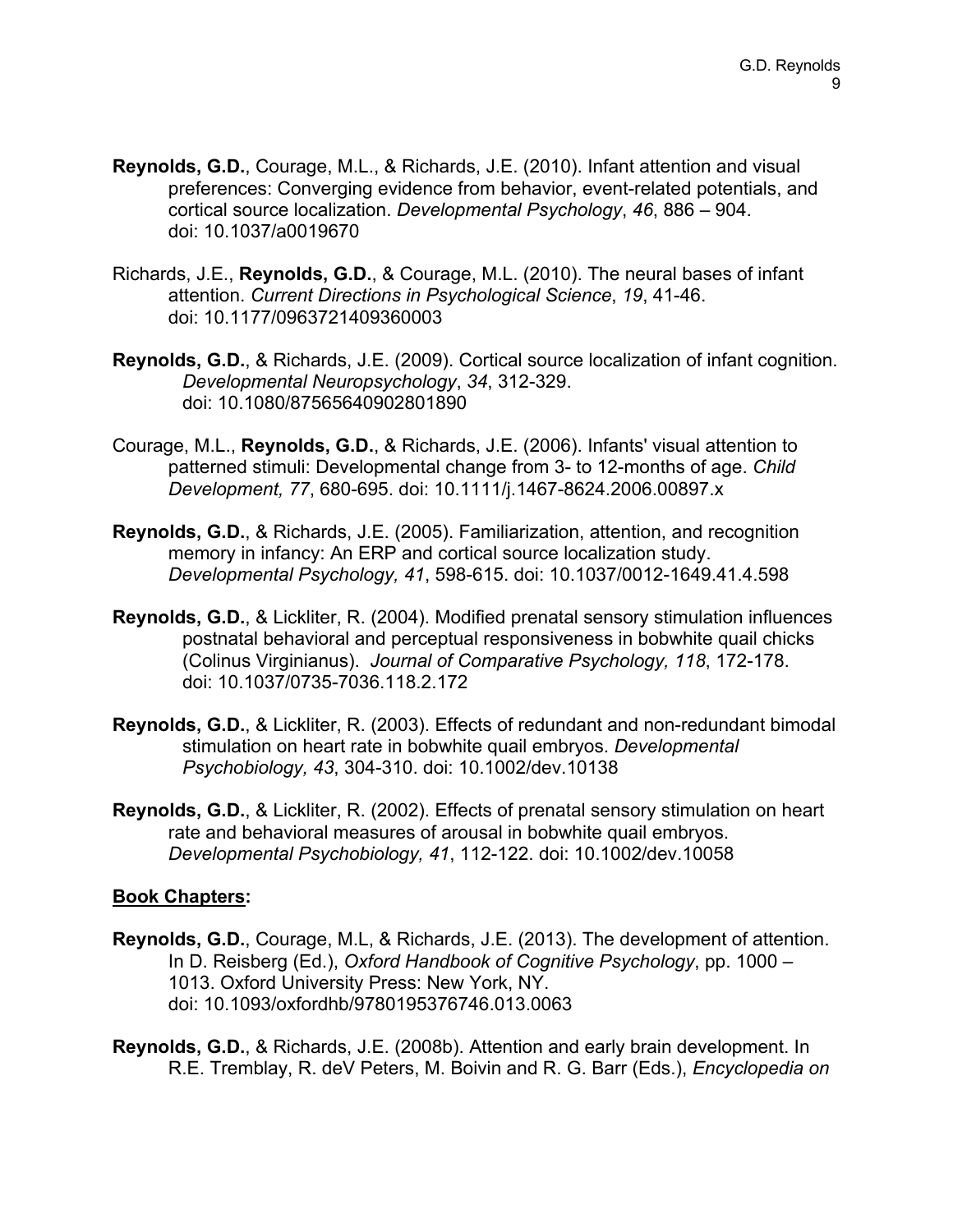*Early Childhood Development*. The Centre of Excellence for Early Childhood Development.

**Reynolds, G.D.**, & Richards, J.E. (2008a). Infant heart rate: A developmental psychophysiological perspective. In L.A. Schmidt & S.J. Segalowitz (Eds.), *Developmental Psychophysiology: Theory, Systems, and Methods,* pp. 173 - 212. Cambridge University Press. doi: 10.1017/CBO9780511499791.009

#### **Manuscripts in Revision:**

\*Mosteller, S.M, **Reynolds, G.D.**, \*Guy, M.W., & \*Dixon, K.C. (revise and resubmit). Local element density and global processing in infancy: An event-related potential study. *Infancy*.

#### **Manuscripts in Preparation:**

- **Reynolds, G.D.** (in prep). Arousal-mechanisms involved in the development of attention.
- **Reynolds, G.D.**, \*Guy, M.W., \*Romano, A.R, & \*Roth, K.C. (in prep). The development of eye-movement control and individual differences in infant visual attention.

#### **Invited Presentations:**

- **Reynolds, G.D.** (April, 2019). *The Early Development of Attention: Biological and Environmental Factors*. Invited talk to be presented at Bridgewater College, Bridgewater, VA.
- **Reynolds, G.D.** (May, 2015). *Developmental Cognitive Neuroscience of Infant Attention*. Invited talk presented at the Neural Complexity Collaboration Workshop. Oak Ridge National Laboratory, Oak Ridge, TN.
- **Reynolds, G.D.** (May, 2013). *Developmental Cognitive Neuroscience of Infant Attention*. Invited talk presented to the DeVault Otologic Research Laboratory, Indiana University School of Medicine, Indianapolis, IN.
- **Reynolds, G.D.** (April, 2013). Roundtable panelist on "*The Future of EEG with Developmental Populations*." Biennial meeting of the Society for Research in Child Development, Seattle, Washington.
- **Reynolds, G.D.** (September, 2008). *What Babies Look At and Why: Converging Measures of Infant Visual Attention*. Distinguished Alumni Presentation presented to the Department of Psychology, Virginia Polytechnic Institute and State University, Blacksburg, Virginia.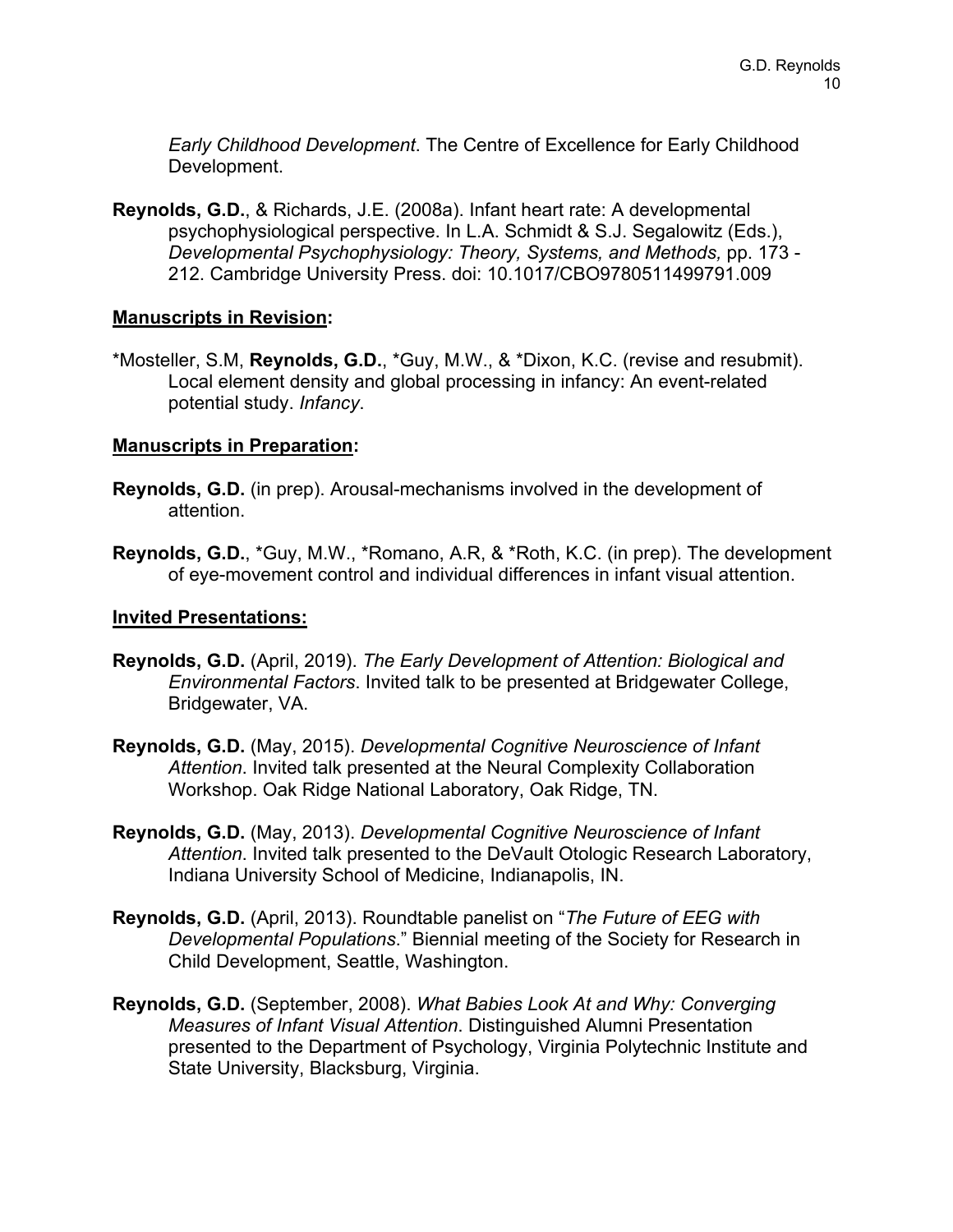- **Reynolds, G.D.** (January, 2006). *Infant Visual Attention, Learning, and Memory*. Invited talk presented to the Department of Psychology, East Tennessee State University, Johnson City, Tennessee.
- **Reynolds, G.D.** (March, 2005). *Infant Attention and Recognition Memory*. Invited talk presented to the Department of Psychology, Appalachian State University, Boone, North Carolina.
- **Reynolds, G.D.** (February, 2005). *Infant Attention and Recognition Memory*. Invited talk presented to the Department of Human Development, Pennsylvania State University, University Park, Pennsylvania.

## **Presentations at Scientific Meetings:**

\* *indicates current or former student co-author*

- **Reynolds, G.D.**, Bahrick, L.E., Lickliter, R., Todd, J.T., \*Roth, K.C., & \*Chollman, W.J. (March, 2019). *Infant selective attention and perceptual processing of multimodal face stimuli*. Paper presented at the biennial meeting of the Society for Research in Child Development, Baltimore, Maryland.
- \*Chollman, W.J., \*Grimes, E.K., \*Roth, K.C., \*Berosh, C.M., \*Bennett, M.A., \*Stover, M.R., & **Reynolds, G.D.** (March, 2019). *The effects of spatial cueing on neural correlates of infant attention and perceptual processing*. Poster presented at the biennial meeting of the Society for Research in Child Development, Baltimore, Maryland.
- \*Chollman, W.J., \*Grimes, E.K., \*Roth, K.C., \*Berosh, C.M., \*Bennett, M.A., \*Stover, M.R., & **Reynolds, G.D.** (November, 2018). *The effects of spatial cueing on neural correlates of infant attention and perceptual processing*. Poster presented at the annual meeting of the International Society for Developmental Psychobiology, San Diego, California.
- \*Roth, K.C., Bahrick, L.E., Lickliter, R., Todd, J.T., & **Reynolds, G.D.** (November, 2018). *Intersensory redundancy, selective attention, and neural correlates of perceptual processing in infancy*. Poster presented at the annual meeting of the International Society for Developmental Psychobiology, San Diego, California.
- \*DiMercurio, A., \*Connell, J.P., \*Romano, A.C., \*Roth, K.C., \*Stumpe, A.L., **Reynolds, G.D.**, & Corbetta, D.C. (July, 2018). *Developmental changes in looking and reaching patterns in 6 and 9-month-old infants*. Poster presented at the International Congress on Infant Studies, Philadelphia, Pennsylvania.
- \*Roth, K.C., \*Stumpe, A.L., \*Berosh, C., \*Dukes, L., \*Grimes, E., \*Stover, M., \*Connor, L., \*Manning, E., & **Reynolds, G.D.** (March, 2018). *Intersensory redundancy and*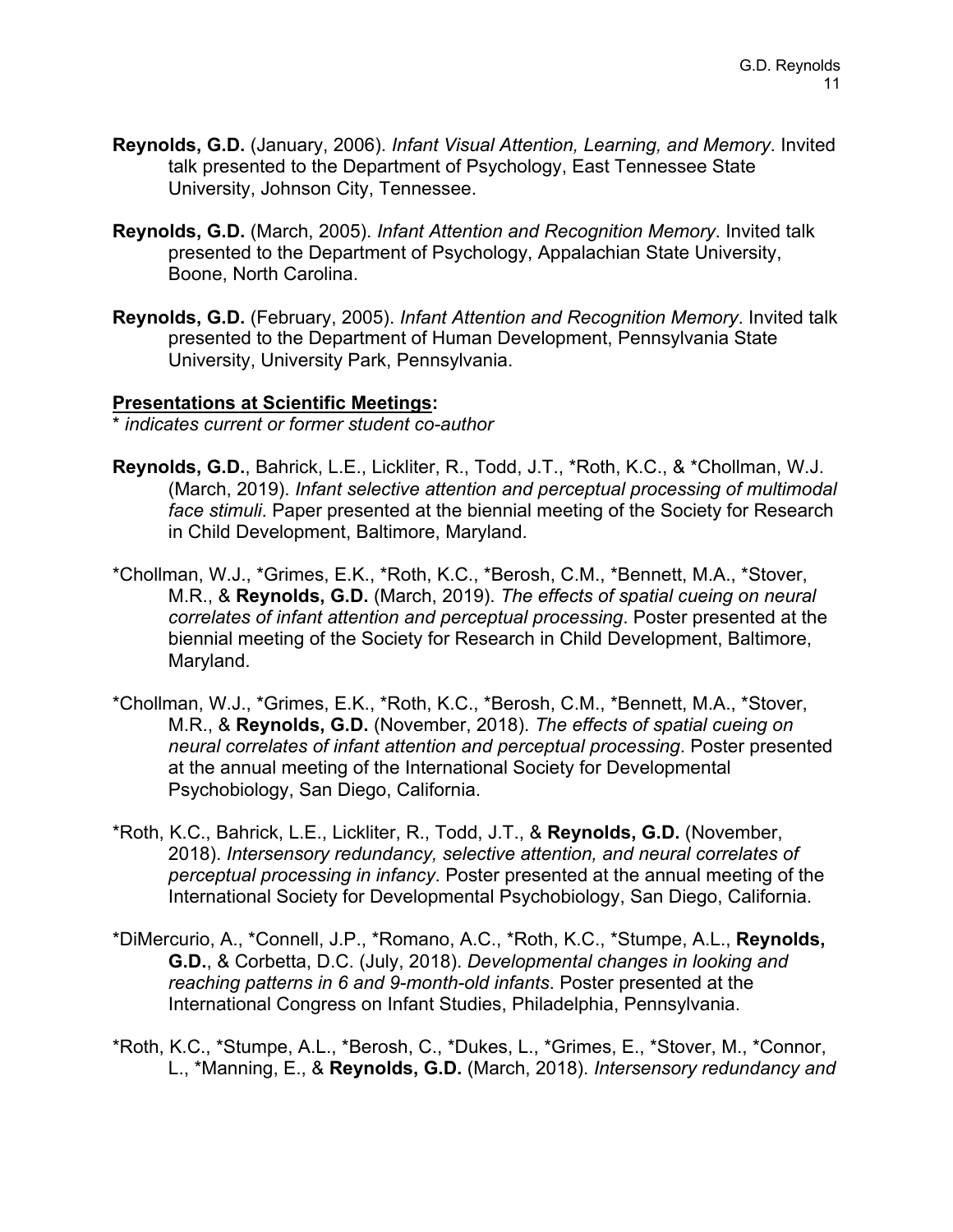*infant selective attention to native and non-native audiovisual speech*. Poster presented at the Women in STEM Research Symposium, Knoxville, Tennessee.

- \*Roth, K.C., \*Stumpe, A.L., \*Berosh, C., \*Dukes, L., \*Grimes, E., \*Stover, M., \*Connor, K., \*Manning, E., & **Reynolds, G.D.** (November, 2017). *Intersensory redundancy and infant selective attention to native and non-native audiovisual speech*. Poster presented at the 50th annual meeting of the International Society for Developmental Psychobiology, Washington, District of Columbia.
- \*Connell, J. P., \*DiMercurio, A., \*Romano, A., **Reynolds, G. D.**, & Corbetta, D. (June, 2017). *Look and Reach Behaviors in 9-month-old Infants: Comparing between Eye-Tracker*s. Poster presented at the meeting of National Association for the Psychology of Sport and Physical Activity, San Diego, California.
- \*Romano, A.C., \*Roth, K., \*Stumpe, A., \*White, C., \*Casteel, M., \*Hawkins, M., & **Reynolds, G.D.** (April, 2017). *Effects of Two- and Three-Dimensional Visual Processing on Infant Attention and Object Recognition*. Poster presented at the biennial meeting of the Society for Research in Child Development, Austin, Texas.
- \*Stumpe, A., \*Roth, K., \*Romano, A.C., \*Lewis, K., \*Womack, S., \*Salekin, F., & **Reynolds, G.D.** (April, 2017). *The Development of Saccade Planning from 4 to 6 Months of Age*. Poster presented at the biennial meeting of the Society for Research in Child Development, Austin, Texas.
- \*Romano, A., & **Reynolds, G.D.** (March, 2017). *2-D and 3-D Visual Processing: Infant Object Recognition*. Paper presented at the Women in Stem Conference, University of Tennessee, Knoxville, Tennessee.
- \*Roth, K., \*Stumpe, A., \*Romano, A.C., \*Stephanides, M., \*Nance, E., & **Reynolds, G.D.** (March, 2017). *Infant Visual Attention and Covert Orienting at 4 and 6 Months of Age.* Poster presented at the Women in Stem Conference, University of Tennessee, Knoxville, Tennessee.
- \*Stumpe, A., \*Roth, K., \*Romano, A.C., \*Lewis, K., \*Womack, S., \*Salekin, F., & **Reynolds, G.D.** (March, 2017). *The Development of Saccade Planning from 4 to 6 Months of Age*. Poster presented at the Women in Stem Conference, University of Tennessee, Knoxville, Tennessee.
- \*Romano, A.C., \*Roth, K., \*Stumpe, A., \*White, C., \*Casteel, M., \*Hawkins, M., & **Reynolds, G.D.** (October, 2016). *Effects of Two- and Three-Dimensional Visual Processing on Infant Attention and Object Recognition*. Poster presented at the 2017 NeuroNET Fall Retreat, Knoxville, Tennessee.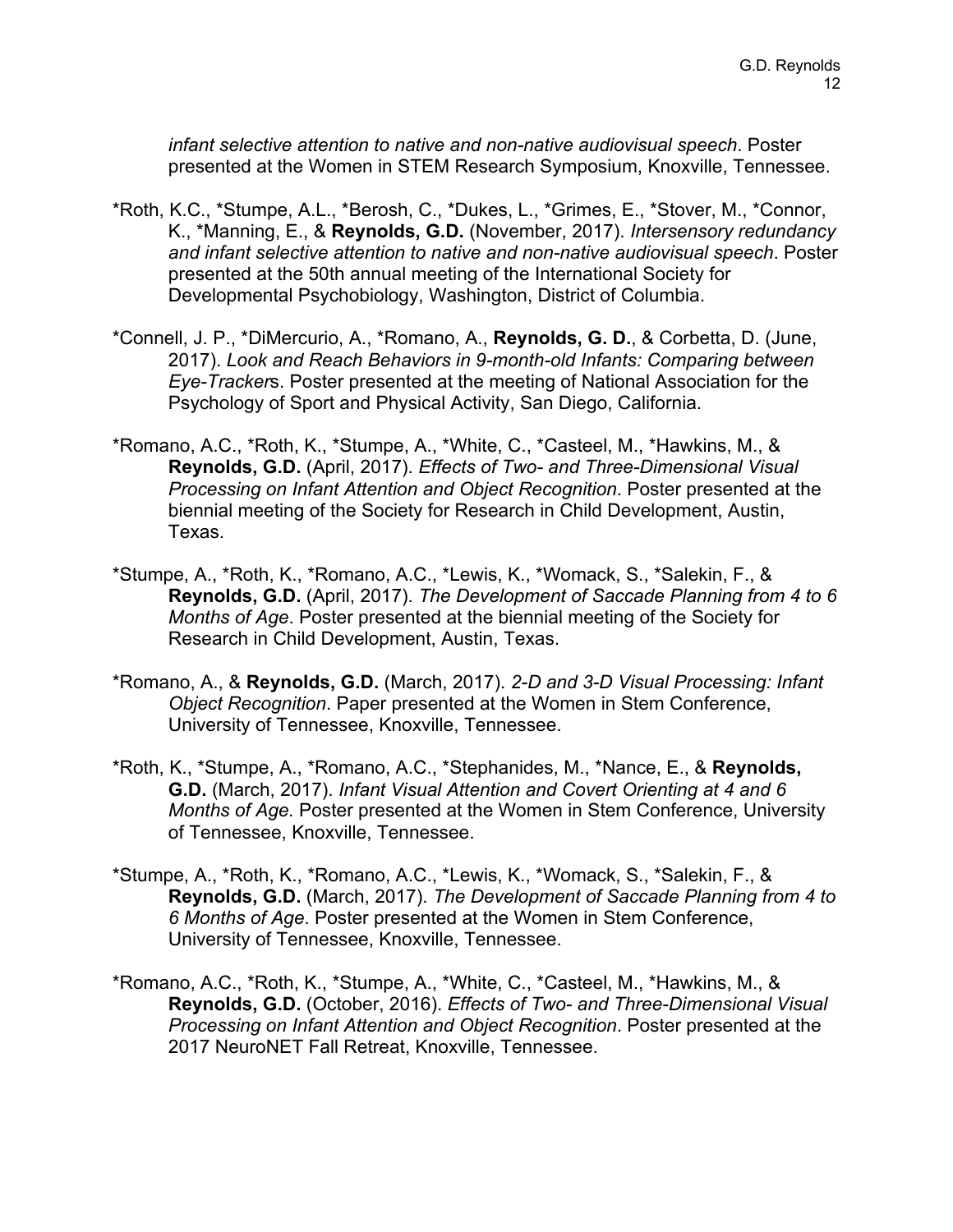- \*Roth, K., \*Stumpe, A., \*Romano, A., \*Stephanides, M., \*Nance, E., & **Reynolds, G.D.**, (October, 2016). *Infant Visual Attention and Covert Orienting at 4 and 6 Months of Age*. Poster presented at the 2017 NeuroNET Fall Retreat, Knoxville, Tennessee.
- \* Stumpe, A., \* Romano, A., \*Roth, K., \*\*Nance, E., \*\*Stephanides, M., & **Reynolds, G.D.** (October, 2016). *Neural Mechanisms associated with Spatial Orienting and Infant Visual Attention*. Poster presented at the 2017 NeuroNET Fall Retreat, Knoxville, Tennessee.
- **Reynolds, G.D.**, \*Roth, K., \*Stumpe, A., \*Romano, A., \*Stephanides, M., & \*Nance, E. (May, 2016). *Infant Visual Attention and Covert Orienting at 4 and 6 Months of Age*. Poster presented at the biennial meeting of the International Congress on Infant Studies, New Orleans, Louisiana.
- \*Romano, A., \*Stumpe, A., \*Roth, K., \*Nance, E., \*Stephanides, M., & **Reynolds, G.D.** (May, 2016). *Neural Mechanisms associated with Spatial Orienting and Infant Visual Attention*. Poster presented at the biennial meeting of the International Congress on Infant Studies, New Orleans, Louisiana.
- \*Romano, A., \*Stumpe, A., \*Roth, K., \*Nance, E., \*Stephanides, M., & **Reynolds, G.D.** (April, 2016). *Neural Mechanisms Associated with Spatial Orienting and Infant Visual Attention*. Poster presented at the Women in Stem Conference, University of Tennessee, Knoxville, Tennessee.
- **Reynolds, G.D.**, & Birdwell, D. (October, 2015). *Novel Approaches to Source Analysis and Data Extraction from High-Density EEG in Developmental Populations*. Paper presented at the NeuroNET Annual Retreat, Knoxville, Tennessee.
- \*Dixon, K.C., \*Mosteller, S.M., \*Guy, M.W., \*Capps, S.C., \*Frix, K.L., & **Reynolds, G.D.** (March, 2015). *Neural Correlates of Other-Species Face Processing in Infancy: Perceptual Narrowing and Categorization*. Poster presented at the biennial meeting of the Society for Research in Child Development, Philadelphia, Pennsylvania.
- \*Guy, M.W., \*Dixon, K.C., \*Mosteller, S.M., \*Leeper, A., \*Ciesielski, C., & **Reynolds, G.D.**(March, 2015). *Effects of Stimulus Symmetry and Individual Differences on Hierarchical Visual Processing in Six-Month-Old Infants.* Poster presented at the biennial meeting of the Society for Research in Child Development, Philadelphia, Pennsylvania.
- \*Mosteller, S.M., \*Guy, M.W., \*Dixon, K.C., \*Capps, S.C., \*Frix, K.L., \*Connell, J.P., & **Reynolds, G.D.** (March, 2015). *The Effect of Local Element Density on Processing of Visual Hierarchical Patterns: An Infant ERP Study*. Poster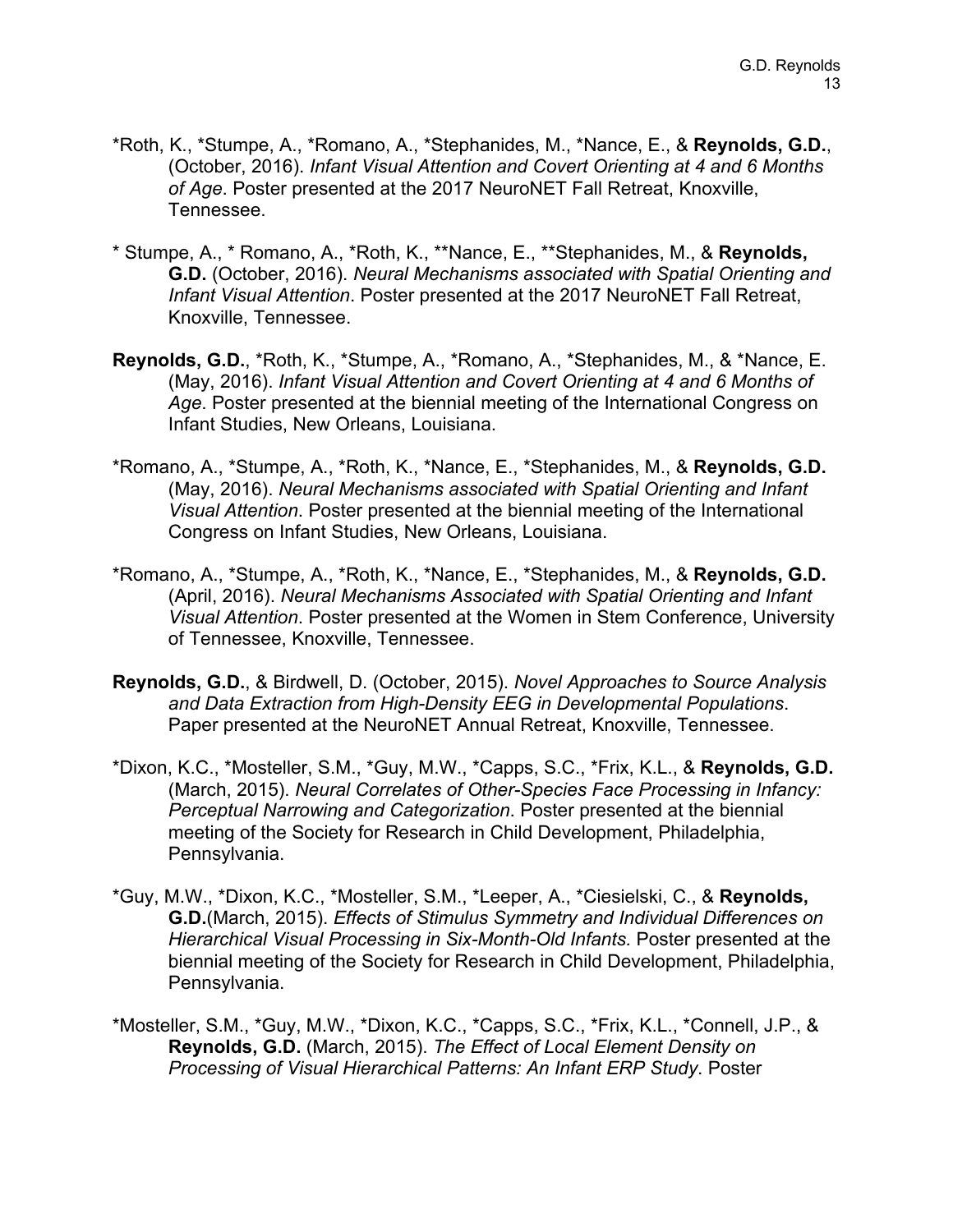presented at the biennial meeting of the Society for Research in Child Development, Philadelphia, Pennsylvania.

- \*Dixon, K.C., \*Mosteller, S.M., \*Guy, M.W., \*McGirl, L.E., \*Scruggs, A.M., \*Singh, M.F., & **Reynolds, G.D.** (November, 2013). *Covert orienting and visual attention in 4 month-old infants*. Poster presented at the annual meeting of the International Society for Developmental Psychobiology, San Diego, California.
- \*Guy, M.W., \*Dixon, K.C., \*Mosteller, S.M., \*Davis, J.H., \*Pilkay, S.R., \*McGirl, L.E., \*Scruggs, A.M, \*Singh, M.F., & **Reynolds, G.D.** (November, 2013). *The impact of symmetry on hierarchical processing in 6-month-old infants*. Poster presented at the annual meeting of the International Society for Developmental Psychobiology, San Diego, California.
- \*Guy, M.W., \*Dixon, K.C., \*Mosteller, S.M., \*Davis, J.H., \*Pilkay, S.R., \*McGirl, L.E., \*Scruggs, A.M, \*Singh, M.F., & **Reynolds, G.D.** (November, 2013). *The impact of symmetry on hierarchical processing in 6-month-old infants*. Poster presented at the Learning to Attend, Attending to Learn Workshop: Neurological, behavioural, and computational perspectives, San Diego, California.
- \*Mosteller, S.M., \*Guy, M.W., \*Dixon, K.C., \*Scruggs, A.M., \*McGirl, L.E., \*Singh, M.F., & **Reynolds, G.D.** (November, 2013). *Infant visual attention and neural correlates of saccade planning in a spatial cueing task*. Poster presented at the annual meeting of the International Society for Developmental Psychobiology, San Diego, California.
- \*Mosteller, S.M., \*Guy, M.W., \*Dixon, K.C., \*Scruggs, A.M., \*McGirl, L.E., \*Singh, M.F., & **Reynolds, G.D.** (November, 2013). *Infant visual attention and neural correlates of saccade planning in a spatial cueing task*. Poster presented at the 2014 Fall NeuroNET Retreat, Knoxville, Tennessee.
- \*Guy, M.W., **Reynolds, G.D.**, Bahrick, L.E., Lickliter, R., \*Zhang, D., \*Jewett, C.R., & \*Whitfield, A.C. (June, 2012). *Neural correlates of redundant and nonredundant multimodal stimulus processing in 5-month-old infants.* Poster presented at the biennial meeting of the International Society for Infant Studies, Minneapolis, Minnesota.
- \*Zhang, D., \*Guy, M.W., **Reynolds, G.D.**, \*Jewett, C.R., & \*Whitfield, A.C. (June, 2012). *Selective visual attention: A mechanism for perceptual narrowing in infancy.*  Poster presented at the biennial meeting of the International Society for Infant Studies, Minneapolis, Minnesota.
- \*Guy, M.W., \*Zhang, D., **Reynolds, G.D.**, \*Robinson, L., \*Dye, K., \*Bottiggi, K., & \*Harris, I. (March, 2011). *An ERP investigation of global versus local processing*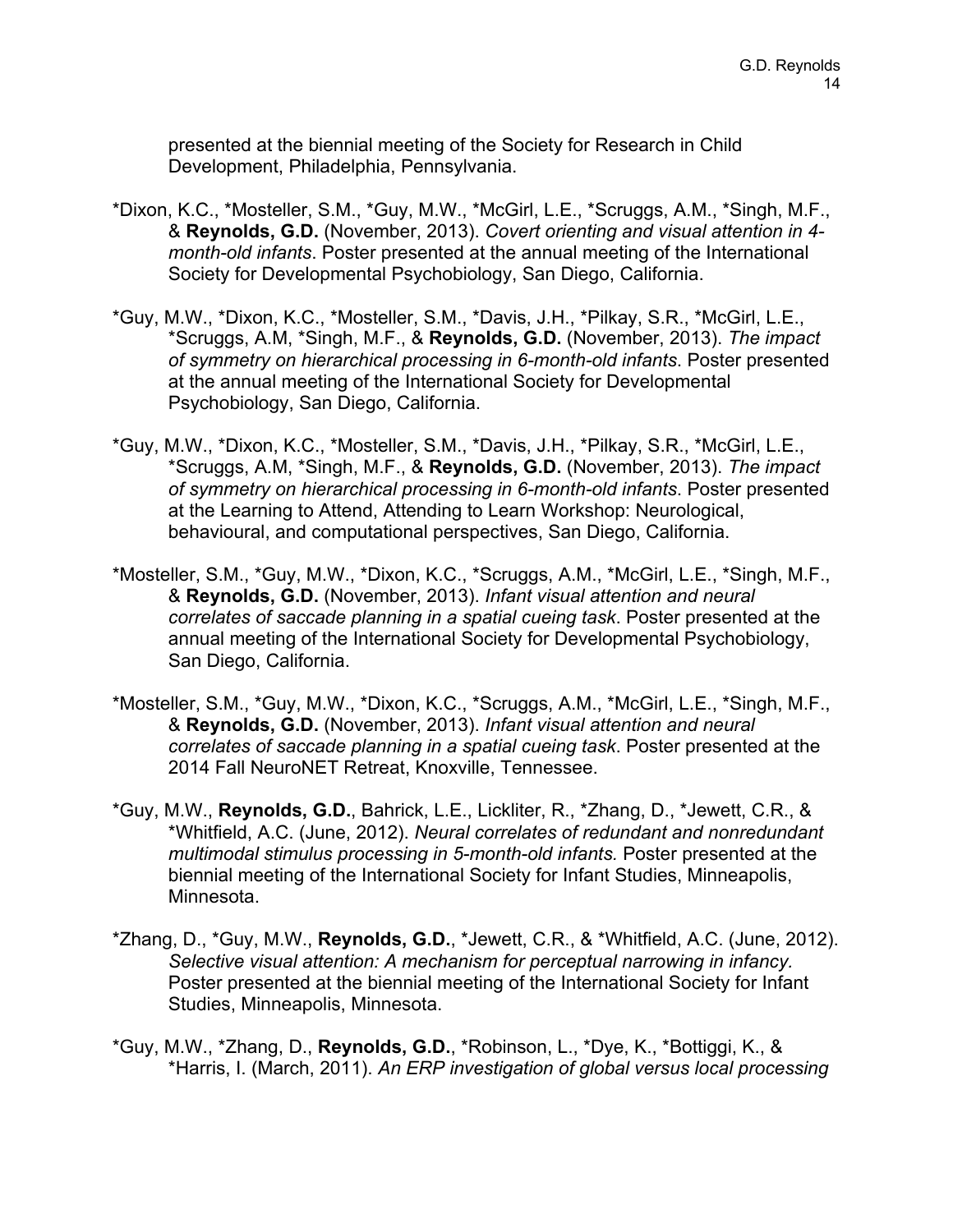*in six-month-old infants.* Poster presented at the biennial meeting of the Society for Research in Child Development, Montreal, Quebec.

- **Reynolds, G.D.**, Bahrick, L.E., Lickliter, R., \*Guy, M.W., & \*Zhang, D. (March, 2011). *Neural Correlates of Multimodal Stimulation in Infancy*. Paper presented at the biennial meeting of the Society for Research in Child Development, Montreal, Quebec.
- **Reynolds, G.D.**, & Richards, J.E. (March, 2011). *Processing of repeated and nonrepeated visual stimuli in infancy: visual preferences and event-related potentials.* Poster presented at the biennial meeting of the Society for Research in Child Development, Montreal, Quebec.
- \*Zhang, D., \*Craddock, B., \*Guy, M.W., **Reynolds, G.D.**, \*Robinson, L., \*Bottiggi, K., & \*Dye, K. (March, 2011). *Infant look duration to synchronous and asynchronous audiovisual stimuli.* Poster presented at the biennial meeting of the Society for Research in Child Development, Montreal, Quebec.
- **Reynolds, G.D.**, Bahrick., L.E., Lickliter, R., & \*Riggs, M.W. (March, 2010). *Intersensory redundancy and infant event-related potentials.* Poster presented at the biennial meeting of the International Society on Infant Studies, Baltimore, Maryland.
- \*Riggs, M.W., **Reynolds, G.D.**, \*McLemore, A.R., & \*Zhang, D. (March, 2010). *An ERP investigation of individual differences in infant visual attention.* Poster presented at the biennial meeting of the International Society on Infant Studies, Baltimore, Maryland.
- **Reynolds, G.D.**, Courage, M.L., & Richards, J.E. (October, 2009). *Cortical sources of infant visual preferences.* Poster presented at the annual meeting of the Society for Psychophysiological Research, Berlin, Germany.
- **Reynolds, G.D.**, Courage, M.L., & Richards, J.E. (April, 2009). *Cortical sources of infant visual preferences.* Poster presented at the biennial meeting of the Society for Research in Child Development, Denver, Colorado.
- \*Cannon, R., **Reynolds, G.D.**, \*Riggs, M.W., \*Davidson, S.A., & \*Silander, A. E. (April, 2009). *Individual differences in infant visual attention and event-related potentials.* Poster presented at the biennial meeting of the Society for Research in Child Development, Denver, Colorado.
- **Reynolds, G.D.**, Richards, J.E., & Courage, M.L. (March, 2009). *Cortical sources of infant visual Preferences.* Poster presented at the annual meeting of the Cognitive Neuroscience Society, San Francisco, California.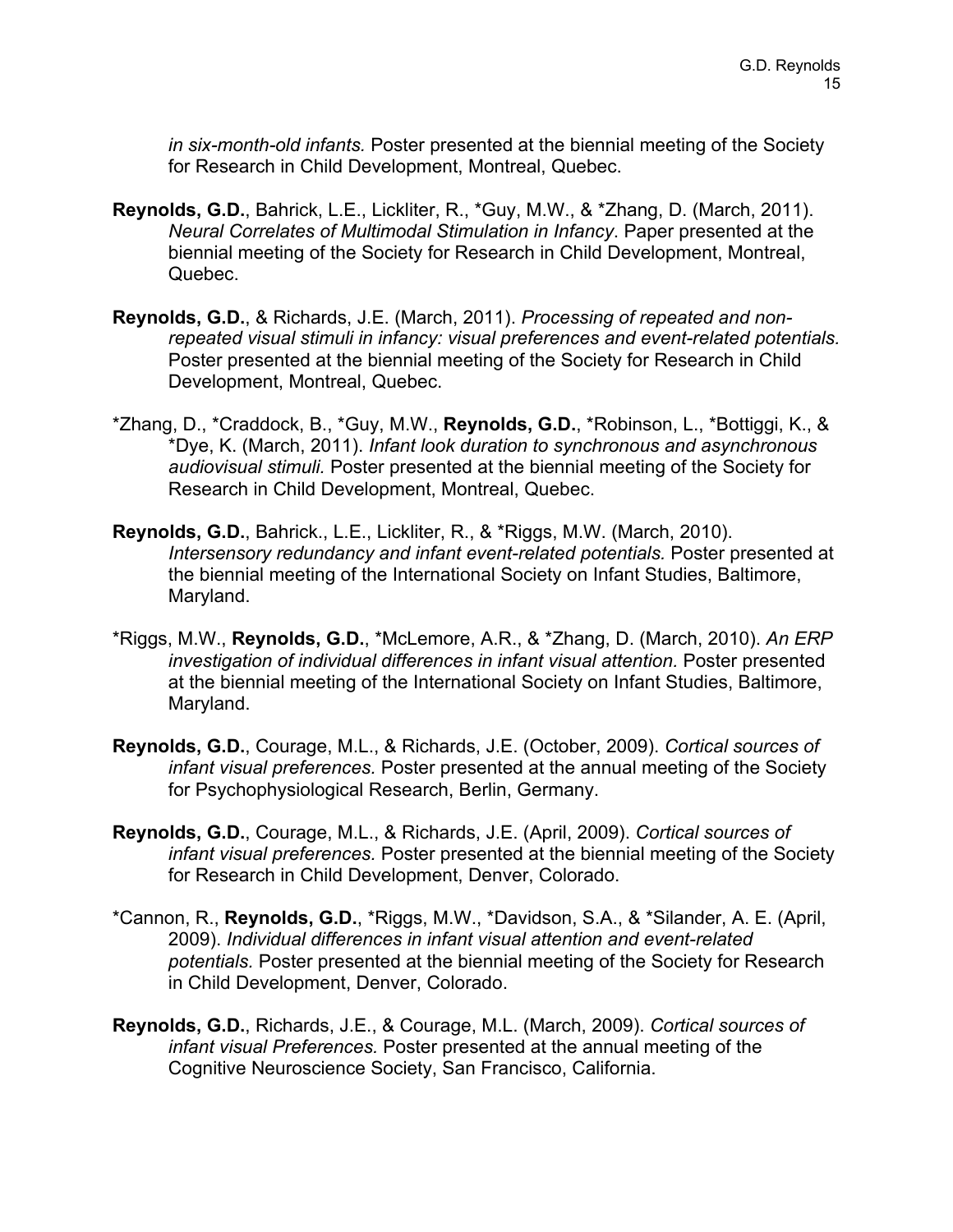- **Reynolds, G.D.**, Richards, J.E., & Courage, M.L. (March, 2009). *Cortical sources of infant visual Preferences.* Poster presented at the annual meeting of the Cognitive Neuroscience Society, San Francisco, California.
- **Reynolds, G.D.,** Courage, M.L., & Richards, J.E. (June, 2006). *Infant visual preferences within the modified-oddball ERP paradigm.* Poster presented at the biennial meeting of the International Society on Infant Studies, Kyoto, Japan.
- **Reynolds, G.D.**, Courage, M.L., & Richards, J.E. (April, 2006). *Infant visual preferences within the modified-oddball ERP paradigm.* Poster presented at the annual meeting of the Cognitive Neuroscience Society, San Francisco, California.
- **Reynolds, G.D.**, Courage, M.L., & Richards, J.E. (November, 2005). *Infant visual preferences and event-related potentials.* Poster presented at the annual meeting of the International Society for Developmental Psychobiology, Washington, DC.
- **Reynolds, G.D.**, Courage, M.L., & Richards, J.E. (September, 2005). *Infant visual preferences within the modified-oddball ERP paradigm.* Poster presented at the annual meeting of the Society for Psychophysiological Research, Lisbon, Portugal.
- **Reynolds, G.D.**, Courage, M.L., & Richards, J.E. (April, 2005). *Infant visual preferences within the modified-oddball ERP paradigm.* Poster presented at the biennial meeting of the Society for Research in Child Development, Atlanta, Georgia.
- Courage, M.L., **Reynolds, G.D.**, & Richards, J.E. (April, 2005). *What babies look at: Developmental trends and individual differences in infants' attention to pattern.* Poster presented at the biennial meeting of the Society for Research in Child Development, Atlanta, Georgia.
- **Reynolds, G.D.** (September, 2004). *Converging Measures of Infant Attention and Recognition Memory*. Paper presented at the Department of Psychology's Research Showcase, University of South Carolina, Columbia, South Carolina.
- **Reynolds, G.D.**, & Richards, J.E. (April, 2004). *A quantitative method to use highdensity EEG recordings to localize cortical sources of infant cognitive activity.* Poster presented at the International Conference on Infant Studies, Chicago, Illinois.
- Courage, M.L., **Reynolds, G.D.**, & Richards, J.E. (April, 2004). *Developmental and Individual Differences in Infants' Attention as a Function of Stimulus Characteristics*. Paper presented at the International Conference on Infant Studies, Chicago, Illinois.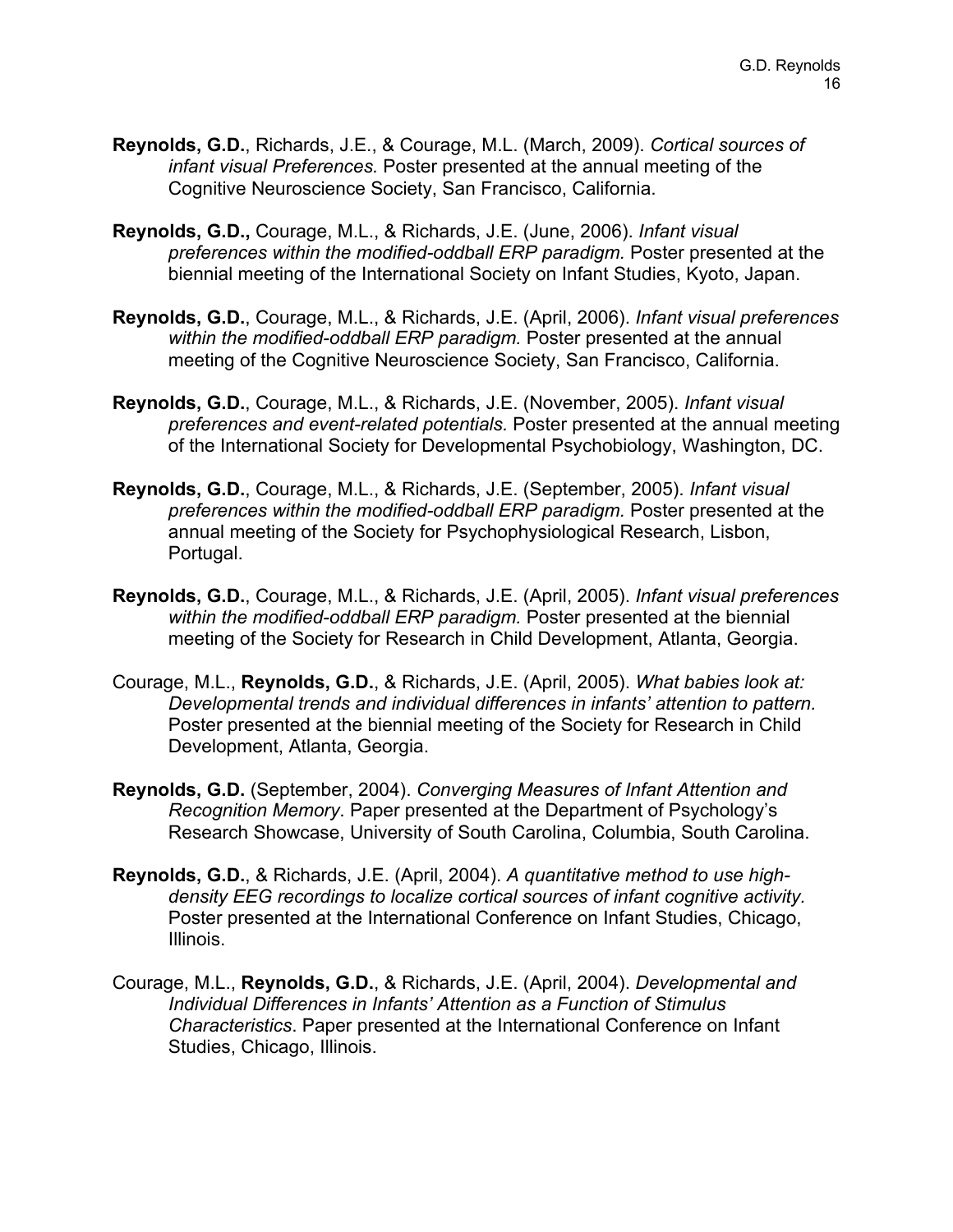- **Reynolds, G.D.**, & Richards, J.E. (April, 2004). *The Convergence of Electroencephalographic and Heart Rate Measures of Attention in Infancy*. Paper presented at the International Conference on Infant Studies, Chicago, Illinois
- **Reynolds, G.D.**, & Richards, J.E. (April, 2004). *Cortical source localization of infant visual attention and recognition memory.* Poster presented at the International Conference on Infant Studies, Chicago, Illinois.
- **Reynolds, G.D.**, & Richards, J.E. (November, 2003). *Attention and recognition memory in human infants: An ERP study.* Poster presented at the annual meeting of the International Society for Developmental Psychobiology, New Orleans, Louisiana.
- **Reynolds, G.D.**, & Richards, J.E. (April, 2003). *Infant attention and cortical sources of ERP for recognition of briefly presented visual stimuli.* Poster presented at the biennial meeting of the Society for Research in Child Development, Tampa, Florida.
- **Reynolds, G.D.**, & Richards, J.E. (March, 2003). *The impact of familiarization on electrophysiological correlates of recognition memory in infants.* Poster presented at the annual meeting of the Cognitive Neuroscience Society, New York, New York.
- **Reynolds, G.D.** (February, 2003). *Modified Prenatal Sensory Stimulation Influences Postnatal Behavioral Arousal and Perceptual Responsiveness*. Paper presented to the Department of Psychology, University of South Carolina, Columbia, South Carolina.
- **Reynolds, G.D.**, & Lickliter, R. (November, 2002). *Prenatal sensory stimulation affects postnatal behavior and perceptual responsiveness in bobwhite quail.* Poster presented at the annual meeting of the International Society for Developmental Psychobiology, Orlando, Florida.
- **Reynolds, G.D.**, Honeycutt, H., & Lickliter, R. (April, 2002). *Effects of redundant and non-redundant bimodal stimulation on heart rate response in quail embryos.* Poster presented at the International Conference on Infant Studies, Toronto, Canada.
- **Reynolds, G.D.**, & Lickliter, R. (November, 2001). *Effects of intersensory redundancy on physiological arousal in bobwhite quail embryos.* Poster presented at the annual meeting of the International Society for Developmental Psychobiology, San Diego, California.
- **Reynolds, G.D.**, & Lickliter, R. (March, 2001). *Prenatal sensory stimulation influences behavioral arousal in bobwhite quail.* Poster presented at the Virginia Tech Graduate Student Association Research Symposium, Blacksburg, Virginia.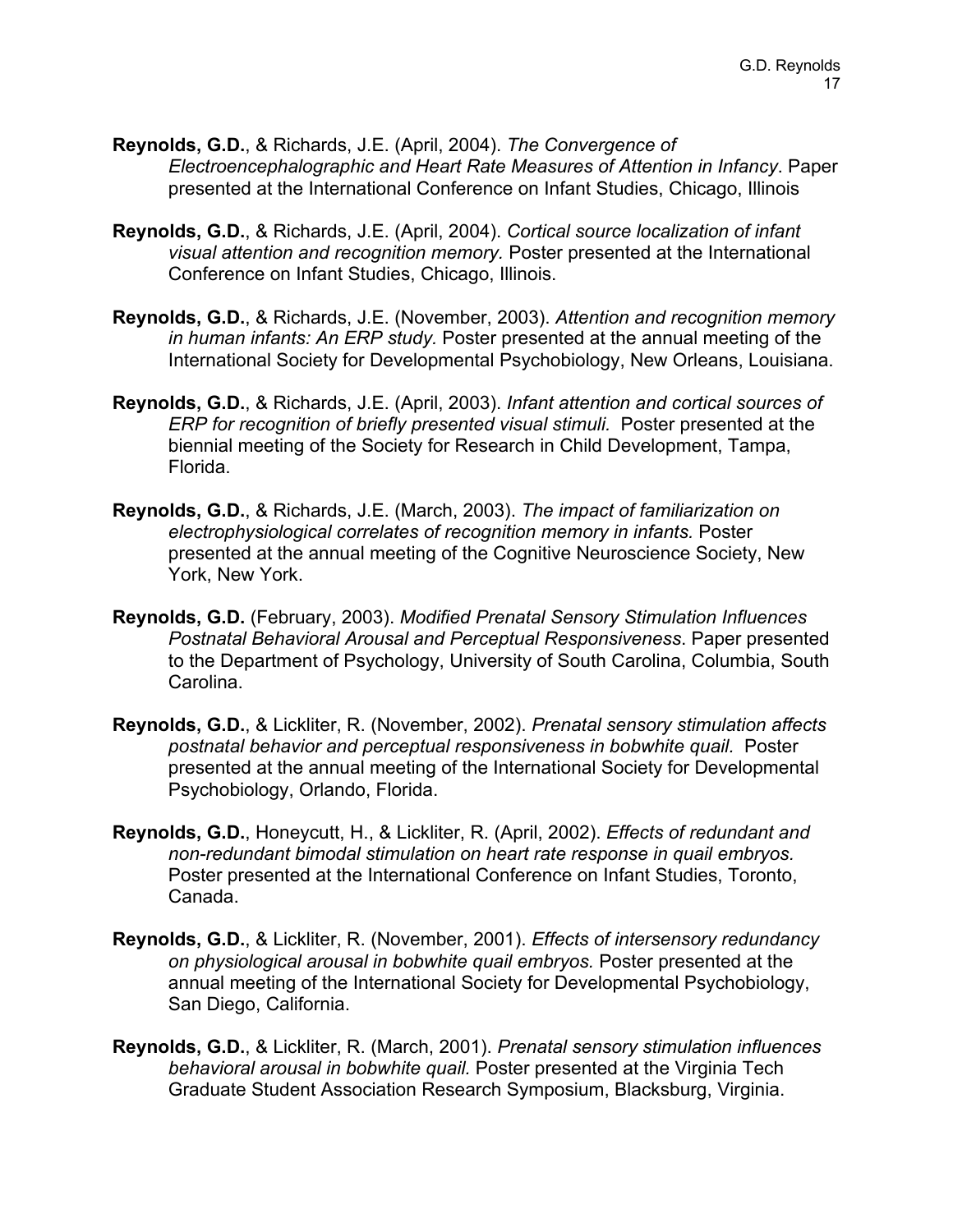- **Reynolds, G.D.**, & Lickliter, R. (November, 2000). *Effects of prenatal sensory stimulation on behavioral arousal in bobwhite quail embryos.* Poster presented at the annual meeting of the International Society for Developmental Psychobiology, New Orleans, Louisiana.
- **Reynolds, G.D.**, & Perry, J.S. (March, 2000). *Athletic participation and gender in relation to ego identity.* Poster presented at the annual meeting of the Southeastern Psychological Association, New Orleans, Louisiana.

#### **Participation at Seminars and Workshops:**

(February, 2012). Building the NIH Grant Proposal Workshop, University of Tennessee, Office of Research.

(September, 2010). TERAPAMS A-Z Workshop, University of Tennessee, Office of Research.

(September, 2010). Writing Successful Grants Workshop Part 2, University of Tennessee, Office of Research.

(September, 2010). Writing Successful Grants Workshop Part 1, University of Tennessee, Office of Research.

(November, 2004). McDonnell Foundation Workshop on combining methods to study cognitive development in human infants, London, England.

## **Citations/Reports in National & International Media:**

The Conversation. (June, 2017). Working Memory: What Is It, Why Is It Important, and How Can You Improve it? By Alex Burmeister.

\* Article subsequently featured in: Yahoo News, Rocket News, Newsweek, International Business Times, Inverse, Scientific American, AZFamily.com, MedicalXpress, and Health Medicinet.

#### **Professional Service:**

Member of Editorial Board:

*Infancy* (2009 – present) *Child Development* (2010 – 2015) *Frontiers in Developmental Psychology* (2010 – 2013)

Ad Hoc Editorial Consultant: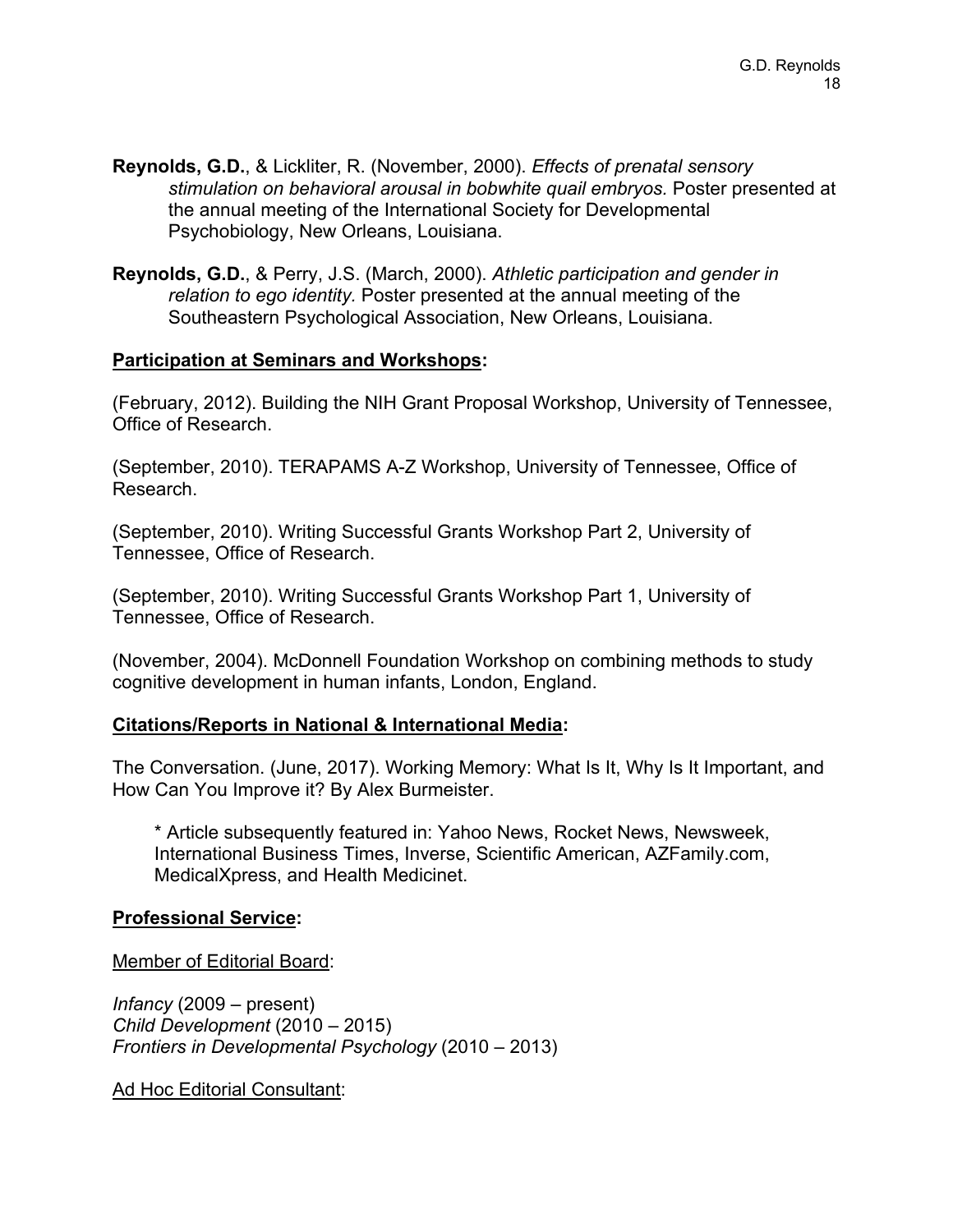*Attention, Perception, and Psychophysics Behavioral and Brain Functions Biological Psychology Biology Letters Brain & Cognition Cogent Psychology Cognition Consciousness and Cognition Developmental Cognitive Neuroscience Developmental Neuropsychology Developmental Psychobiology Developmental Review Developmental Science Early Education and Development Evolution and Human Behavior Frontiers in Psychology Infant Behavior and Development International Journal of Behavioral Development Journal of Comparative Psychology Journal of Experimental Child Psychology Neuroimage Neuropsychologia PLOS One Psychology and Neuroscience Psychophysiology Wadsworth Publishing Sage Open Nursing Sage Publications (Book Reviews) Science Scientific Reports Social Neuroscience*

#### Grant Review Activity:

Member of the NSF Developmental Sciences Review Panel (Spring 2017) Member of the NSF Developmental Sciences College of Reviewers (2016 - present) External Reviewer for NSF Developmental Sciences Division (2018) External Reviewer for the European Research Council (Fall 2017) External Reviewer for US – Israel Binational Science Foundation (2016) External Reviewer for NSF Developmental and Learning Sciences Division (2016) External Reviewer for NSF Developmental and Learning Sciences Division (2012) External Reviewer for NIH Director's Early Independence Award (2012) Member of the NIH Loan Repayment Program Ambassador Network (2011 – present)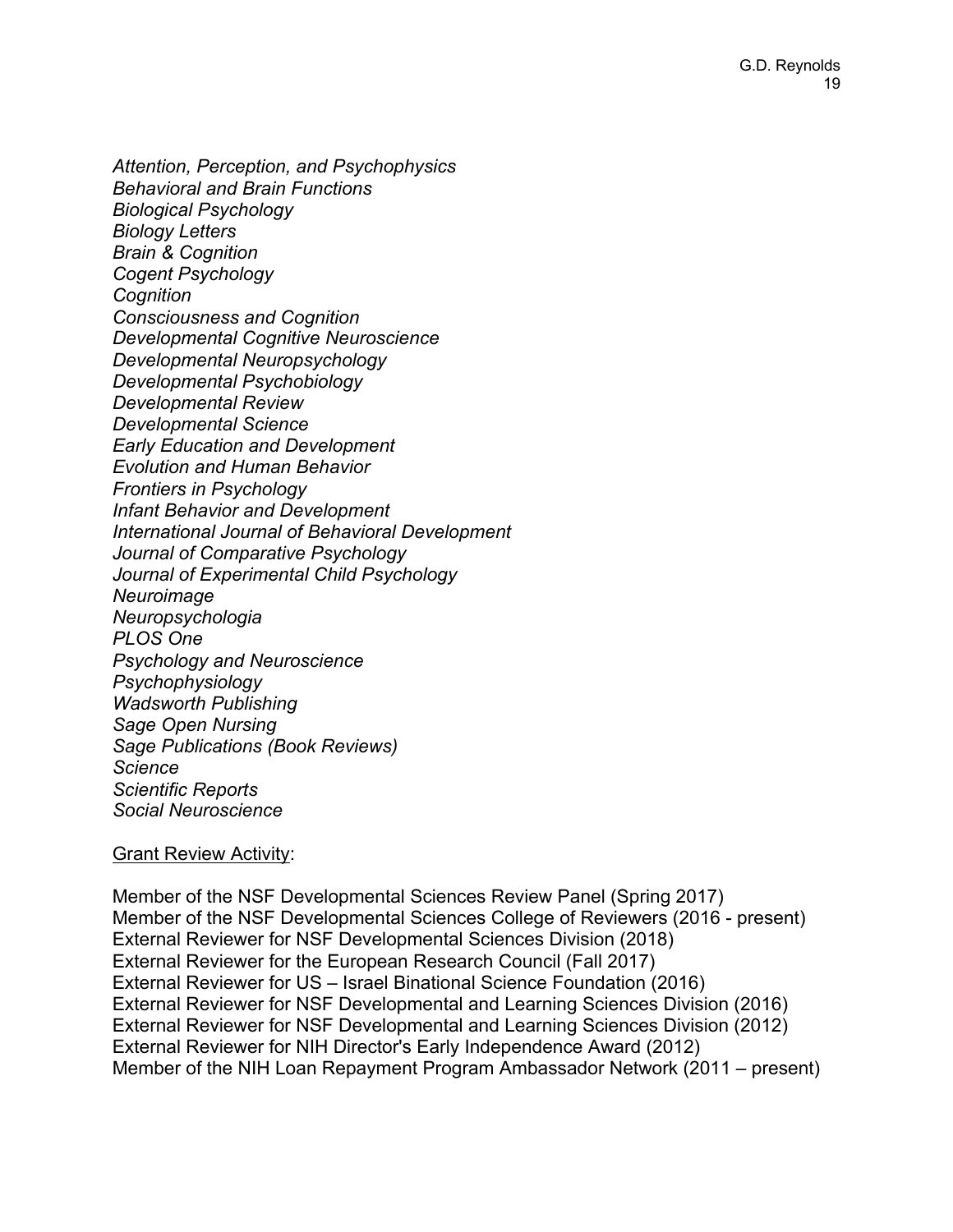#### Scientific Conference Review Activity:

Society for Research in Child Development 2019, member of Attention, Learning, and Memory Review Panel

International Conference on Infant Studies 2018, member of Attention, Learning, and Memory Review Panel

Society for Research in Child Development 2017, member of Attention, Learning, and Memory Review Panel

Society for Research in Child Development 2015, member of Attention, Learning, and Memory Review Panel

International Conference on Infant Studies 2014, member of Neuroscience Review Panel

International Conference on Infant Studies 2012, member of Neuroscience Review Panel

Pervasive Computing Technologies for Healthcare 2011, ad hoc reviewer

External Promotion & Tenure Evaluator:

Indiana University and Purdue University, 2018

Other Professional Service:

NSF Survey of Doctorate Recipients, 2003 – 2017 NSF Insight Policy Research participant, 2015, 2017

Professional Society Memberships:

Society for Research in Child Development International Society on Infant Studies International Society for Developmental Psychobiology Cognitive Neuroscience Society

## **Department / College / University Service:**

University of Tennessee - Psychology Department:

2017-present Member of Faculty Mentoring Committee for Dr. Kristy Allen

2014-present Chair of Faculty Mentoring Committee for Dr. Aaron Buss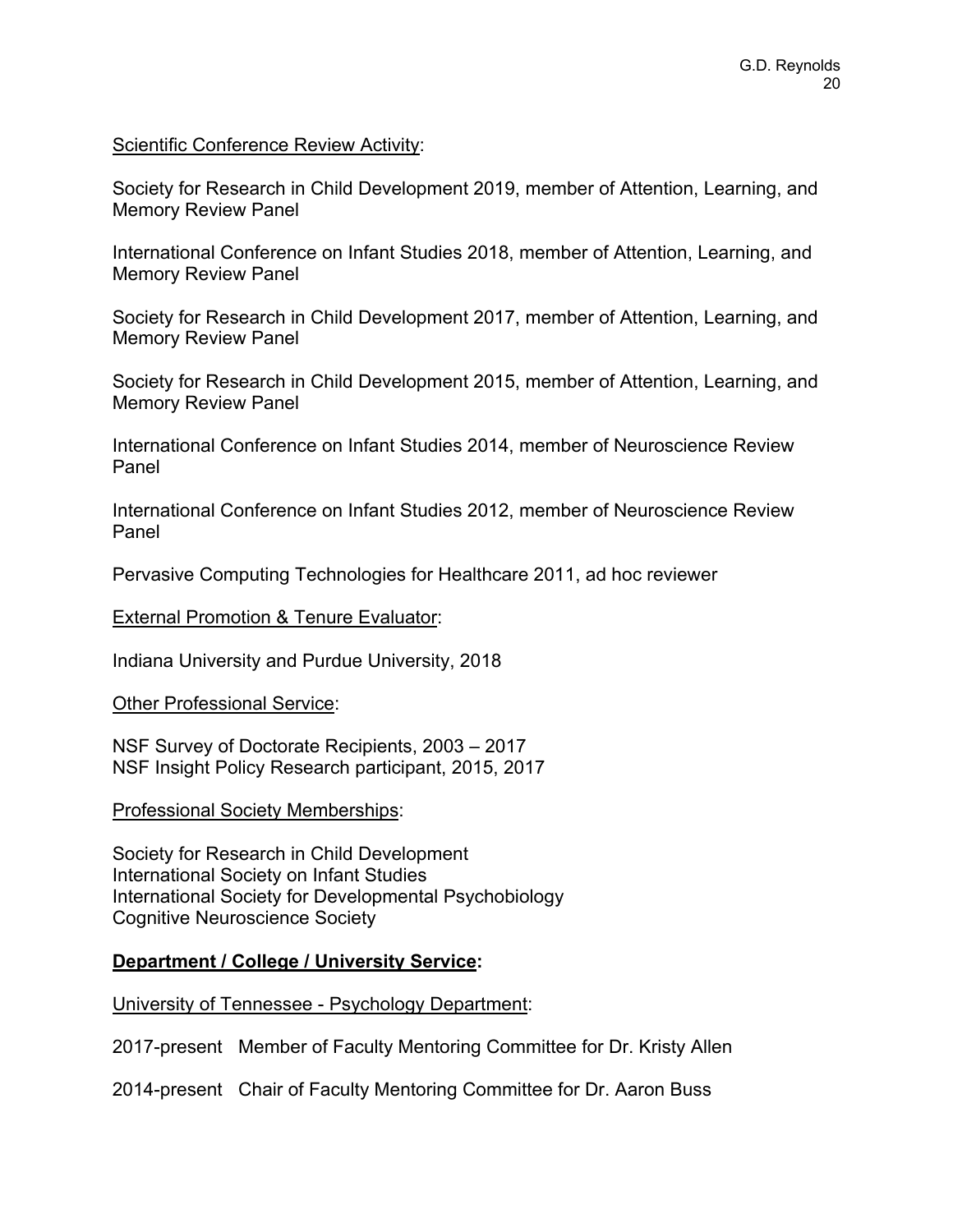2013-present Member of Faculty Mentoring Committee for Dr. Chris Elledge

- 2018 Member of Outstanding Graduate Student Poster Award Committee
- 2017-2018 Member of Research Allocation Committee
- 2016 Member of Outstanding Graduate Student Poster Award Committee
- 2015, 2016 Member of Department of Psychology Faculty Evaluation Committee
- 2015 Member of Outstanding Graduate Student Poster Award Committee
- 2015 Member of Staff Appreciation Award Committee
- 2015 Member of Thomas Fellowship Review Committee
- 2013 Chair of Developmental Psychology Faculty Search Committee (resulted in successful hire of Dr. Aaron Buss)
- 2012-2015 Member of Department of Psychology's Space Committee
- 2013-2014 Member of Department of Psychology's Bylaws Committee
- 2012-2014 Member of Department of Psychology's Budget Committee
- 2012 Member of Department of Psychology's Strategic Planning Committee
- 2012 Member of Experimental Psychology Program's Graduate Admissions **Committee**
- 2010-2012 Member of Department of Psychology's Executive Committee
- 2011 Chair of ad hoc committee formed to create guidelines for review and admission of applicants to the Experimental Psychology Ph.D. Program.
- 2009-2010 Coordinator of UTK Bio-Developmental Brown Bag seminar series
- 2010 Biological/Developmental Concentration Areas' Comprehensive Exam **Committee**
- 2010 Created document describing the Developmental concentration area's accomplishments for the Department of Psychology's Alumni Newsletter.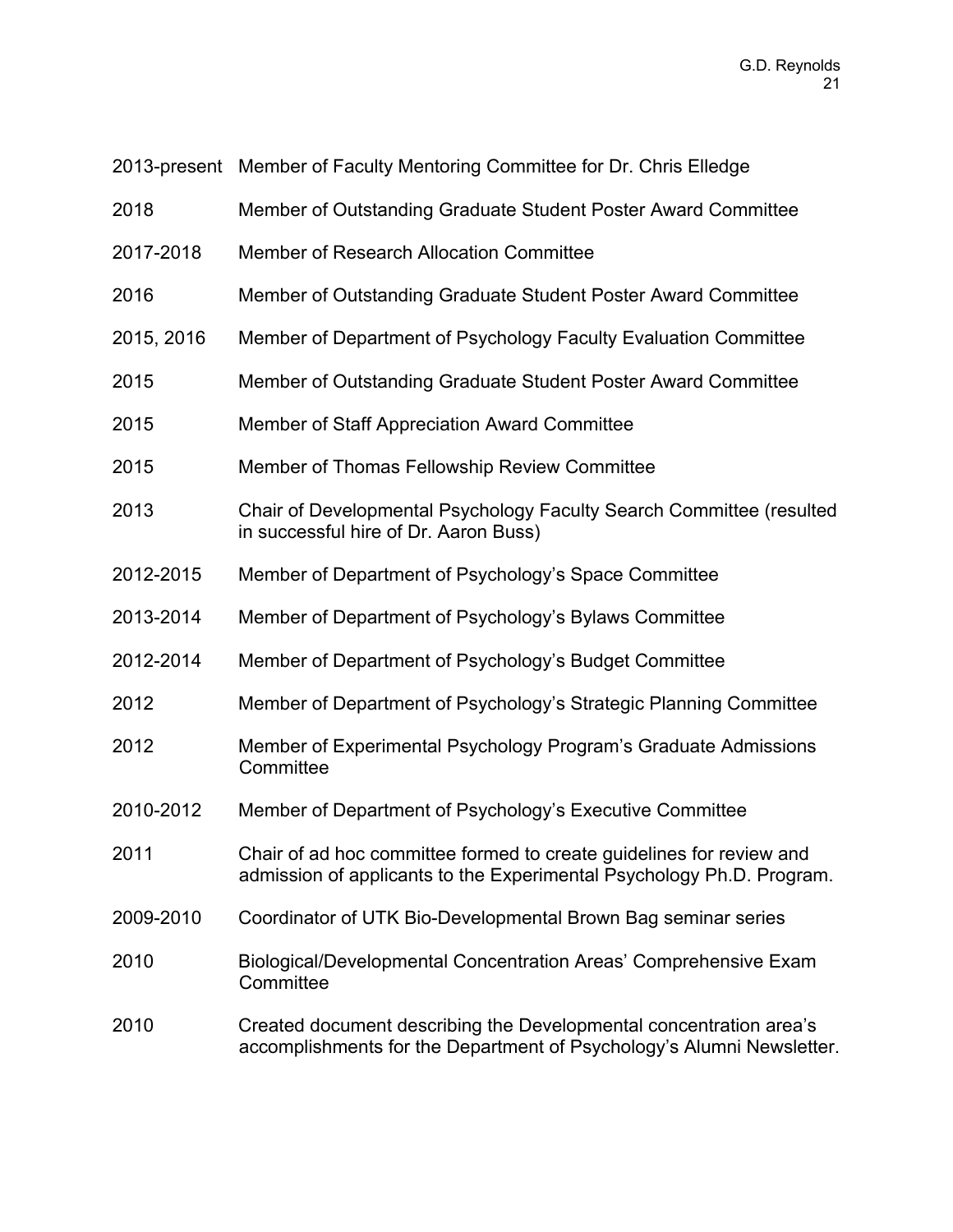- 2009 Created Developmental concentration area's Hand-out for the College of Arts & Science Board of Visitors.
- 2008 Member of ad hoc committee formed to determine tentative four-year sequence of graduate courses to be offered in Experimental Psychology.

University of Tennessee – College of Arts & Sciences:

2016-present Core faculty member of the Interdisciplinary Neuroscience Major

University of Tennessee – University Service:

| 2016-2019                                             | Member of Faculty Senate (Social Sciences Caucus)                                                                                                                |
|-------------------------------------------------------|------------------------------------------------------------------------------------------------------------------------------------------------------------------|
| 2017-2018                                             | Member of Faculty Senate Research Council                                                                                                                        |
| 2017-2018                                             | Member of Office of Research & Engagement Working Group for Human<br><b>Subjects Research Accreditation</b>                                                      |
| 2018                                                  | Member of Chancellor's Research Awards Committee                                                                                                                 |
| 2018                                                  | Review Panel Member for Office of Research & Engagement NIH Seed<br><b>Funding Program</b>                                                                       |
| 2016-2017                                             | Member of the Athletics Subcommittee of the Faculty Senate                                                                                                       |
| 2015-2017                                             | Member of the Executive Committee of the University of Tennessee<br>Neuroscience Network (NeuroNET), Office of Research & Engagement<br>Organized Research Unit. |
| 2014-2017                                             | Member of NeuroNET Seed Grant Review Committee.                                                                                                                  |
| 2015-2016                                             | Member of the NeuroNET Officer Selection Committee (2015).                                                                                                       |
| 2014                                                  | Member of NeuroNET Fall Retreat Organizational Committee.                                                                                                        |
| 2013-2014                                             | Member of the Executive Commitee of the Neuroscience Network of<br>East Tennessee (NeuroNET), Office of Research & Engagement<br>Organized Research Unit.        |
| 2013                                                  | Chair of the organizational committee for the Neuroscience Network of<br>East Tennessee's Spring Speaker Series.                                                 |
| Appalachian State University - Psychology Department: |                                                                                                                                                                  |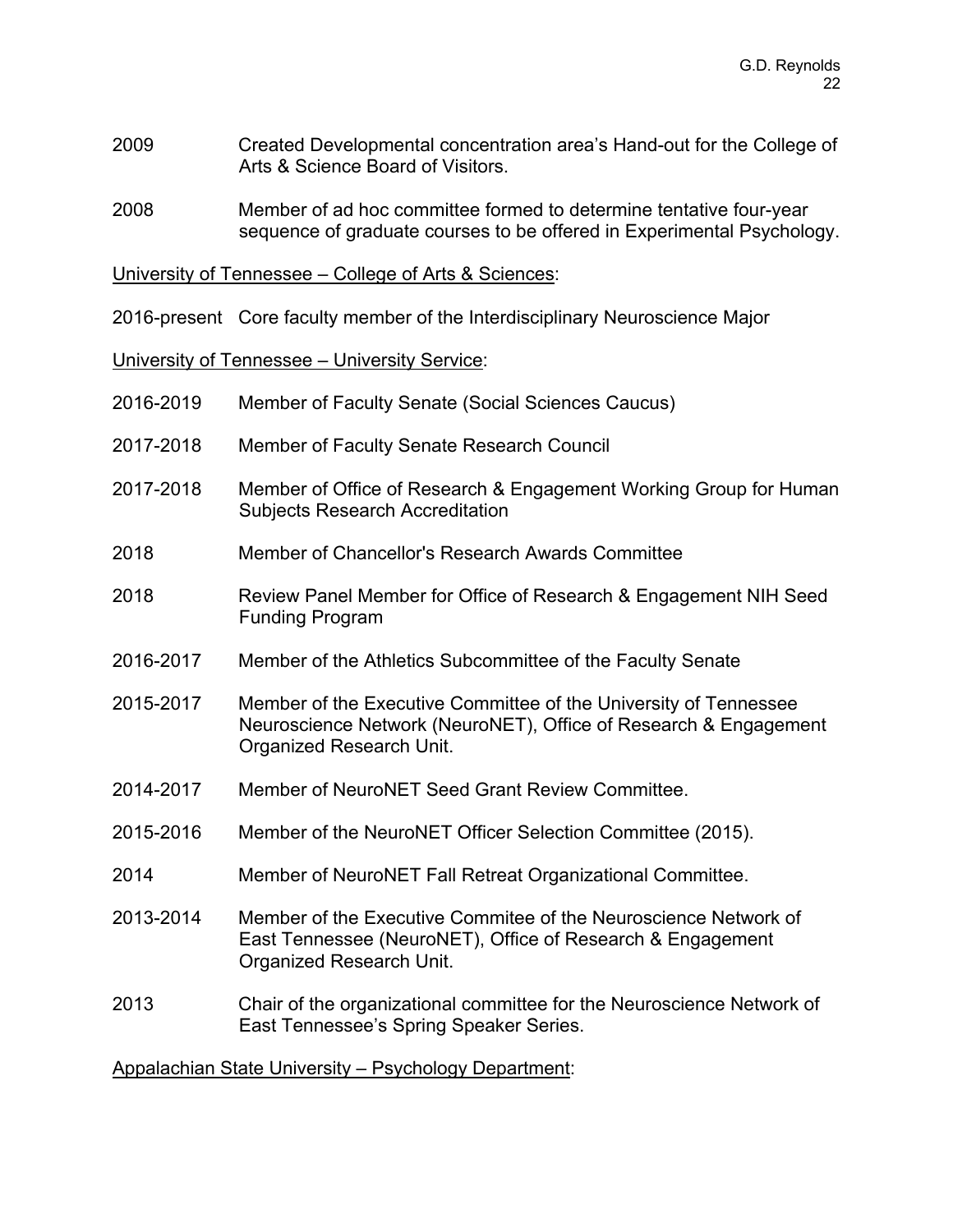2005-2007 Department of Psychology Undergraduate Honor's Committee.

2005-2007 Department of Psychology Merit Committee.

#### **Graduate Student Committees:**

#### Ph.D. Dissertation – Committee Chair

- Roth, Kelly (in progress). *Neural Correlates of Individuation and Categorization of Ownand Other-Race Faces in Infancy*. Department of Psychology. University of Tennessee.
- Guy, Margaret (Spring, 2014). *Effects of Stimulus Symmetry on Hierarchical Processing in Six-Month-Old Short- and Long-Looking Infants.* Department of Psychology. University of Tennessee.

#### M.A. Thesis – Committee Chair:

- Roth, Kelly (Fall, 2017). *Intersensory redundancy and infant selective attention to audiovisual speech*. Department of Psychology. University of Tennessee.
- Romano, Alexandra (Spring, 2017). *Two-dimensional and three-dimensional processing: Infant object recognition*. Department of Psychology. University of Tennessee.
- Dixon, Katherine (Summer, 2014). *Neural correlates of face processing: Perceptual narrowing and categorization*. Department of Psychology. University of Tennessee.
- Mosteller, Sara (Summer, 2014). *The effect of local element density on processing of visual hierarchical patterns: An infant ERP study*. Department of Psychology. University of Tennessee.
- Zhang, Dantong (Summer, 2012). *The role of attention in the other-species effect in infancy*, Department of Psychology. University of Tennessee.
- Ph.D. Dissertation Committee Member:
- Cannistraci, Ryan (in progress). TBD. Department of Psychology. University of Tennessee.

Eschman, Bret (in progress). TBD. Department of Psychology. University of Tennessee.

Karaman, Ferhat (Summer, 2018). *Incorporating memory processes in the study of early language acquisition*. Department of Psychology. University of Tennessee.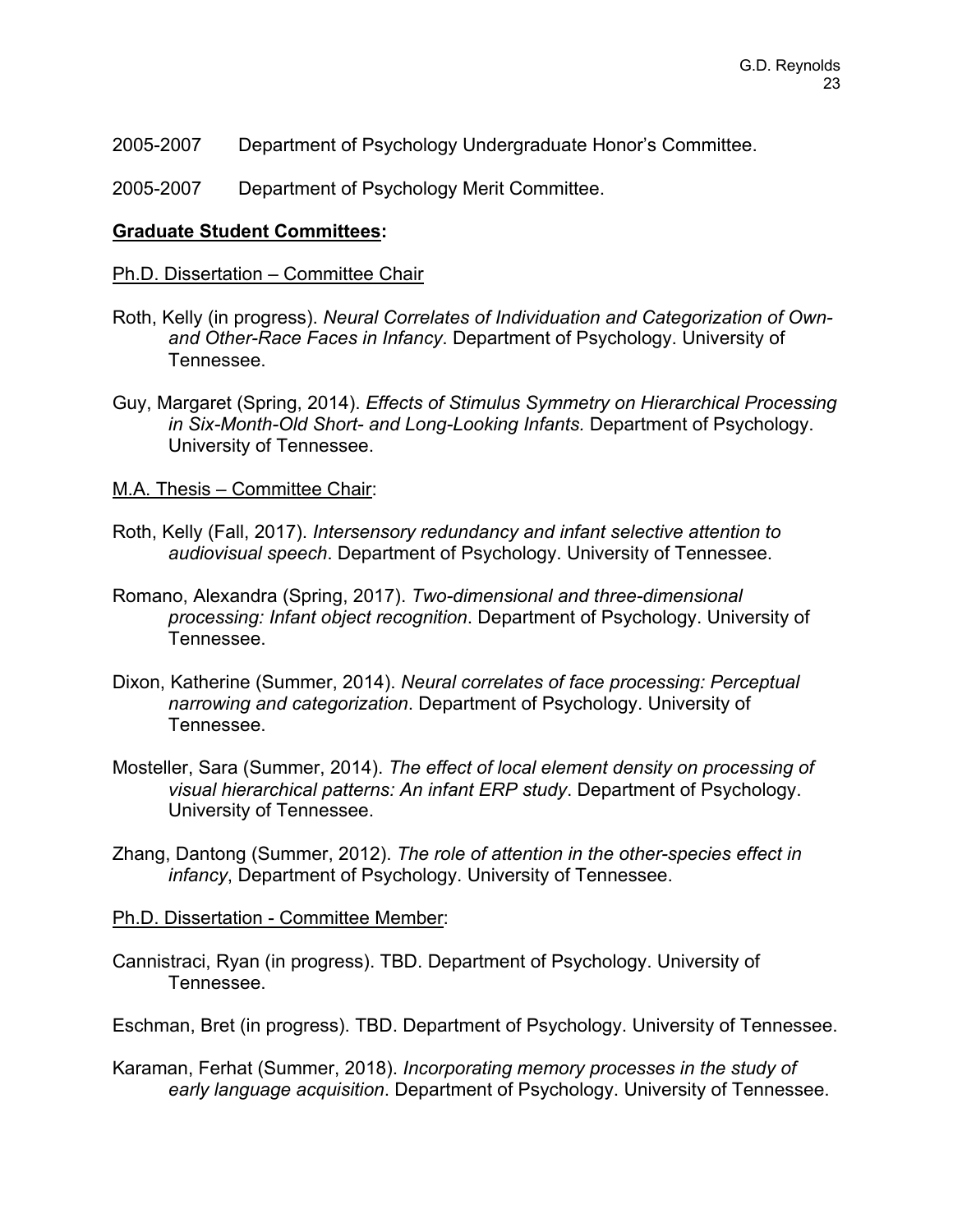- Wiener, Rebecca (Spring, 2018). *Perceptual-motor exploration and selection of objects in 11-month-old infants*. Department of Psychology. University of Tennessee.
- Guan, Yu (Spring, 2013). *The Role of Object Size, Depth Cues, and Object Complexity in 5- and 8-Month-Olds' Visual Processing*. Department of Psychology. University of Tennessee.
- Williams, Joshua (Spring, 2011). *Augmented multimodal sensory-motor experience and the emergence of reaching in infants*. Department of Psychology. University of Tennessee.
- Nicholas, Christopher (Spring, 2010). *Functional neuroimaging of cognitive function in pediatric head injury*. Department of Psychology. University of Tennessee.

#### M.A. Thesis – Committee Member:

Matthew Clark (in progress). Department of Psychology. University of Tennessee.

- Connell, John (in progress). *Tools of the trade: How functional properties affect looking and action patterns in infants*, Department of Psychology. University of Tennessee.
- Kinder, Kaleb (in progress). *Coupling perception with action: A dynamic account of the effect of action on memory,* Department of Psychology. University of Tennessee.
- Mills, Kristen (Summer, 2014). *Rhyme: A tool for word learning*, Department of Psychology. University of Tennessee.
- Wiener, Rebecca (Fall, 2015). *The modulating role of motor action anticipation in relation to visual attention to a scene*. Department of Psychology. University of Tennessee.
- Zhao, Qian (Summer, 2014). *How acoustic salience influences infants' word mapping*, Department of Psychology. University of Tennessee.
- Xie, Wanze (Spring, 2012). *ERP indices for detecting incongruent stimuli as a precursor to inhibitory control in 24-month-old children*. Department of Psychology. East Tennessee State University.

## **Undergraduate Student Committees:**

Honors Thesis – Committee Chair:

Grimes, Emily (in progress). TBD, Department of Psychology. University of Tennessee.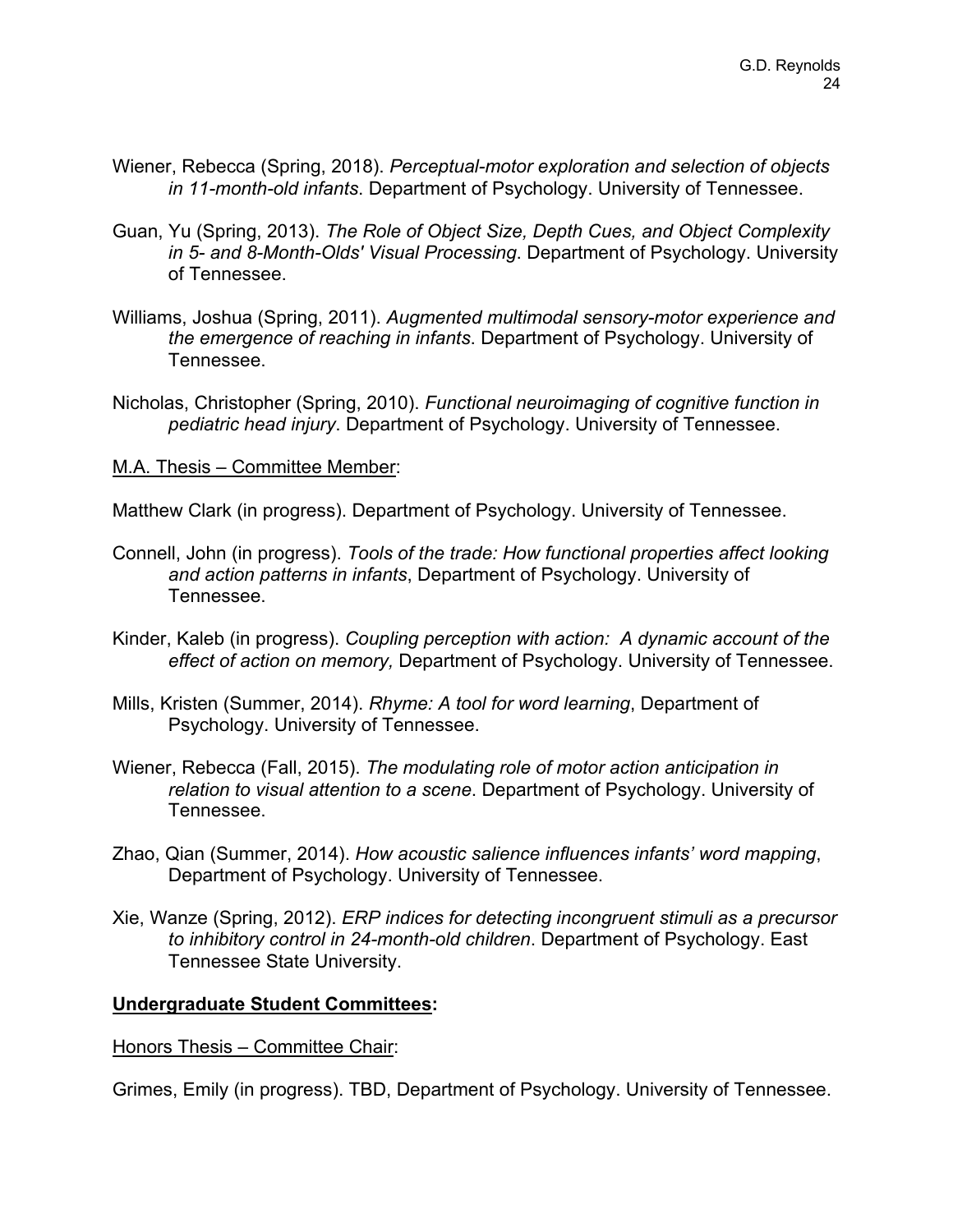- Ladd, Elizabeth (in progress). TBD, Department of Psychology. University of Tennessee.
- Singh, Matthew (Spring, 2014). *Electrophysiological Cross-Modality Comparisons of Infant Individual Differences in Holistic Processing and Selective Inhibition*, Department of Psychology. University of Tennessee.

# College Scholars Thesis – Committee Member:

Brito, Alex (Spring, 2017). *Effect of language immersion on advanced French learners: An ERP study*, Department of Modern Foreign Languages and Literatures. University of Tennessee.

## Undergraduate Students Mentored for Independent Research Projects:

Mary Bennett (2017 - 2018), Caitlin Berosh (2016 - 2018), William Chollman (2017 - 2018), Emily Grimes (2016 - 2018), Silvia Iradukunda (2018), Jennifer Shearon (2018), Mikhayla Stover (2016 - 2018), Lauren Dukes (2016 - 2017), Laura Connor (2016 - 2017), Elizabeth Manning (2017), Margaret Casteel (2016), Mary Hawkins (2016), Michael Stephanides (2015 - 2016), Charles White (2016), Kathryn Fitch (2015), Kiya Lewis (2015), Erin Nance (2014 - 2015), Faatin Salekin (2015), Shana Womack (2015), Stephanie Capps (2014), Ayana Croff (2014), Kelsey Frix (2014), Courtney Cieselski (2013), Alexis Leeper (2013), Lindsey McGirl (2012 - 2013), Ann Scruggs (2013), Hannah Davis (2012), Stefanie Pilkay (2012), Matthew Singh (2012 - 2013), Sarah Bright (2012), Julia Collier (2012), Hannah Dixon (2012), Alexandrea Whitfield (2011 - 2012), Christopher Jewett (2011), Kathryn Richter (2011), Kristin Dye (2010), Jennifer Harber (2010), Julia Collier (2010), Stephanie Davidson (2008 - 2010), Ashley Silander (2008 - 2010).

## **Outreach:**

Brain Awareness Week presentation, Fountain City Elementary School, March 2014. Brain Awareness Week presentation, Fountain City Elementary School, March 2013. Brain Awareness Week presentation, Fountain City Elementary School, March 2012. Brain Awareness Week presentation, Fountain City Elementary School, March 2011.

## **Teaching Experience:**

## University of Tennessee (2007 – present):

*Graduate courses:* PSYC 601 – Seminar on the Development of Attention PSYC 601 – Seminar on Experience in Early Development